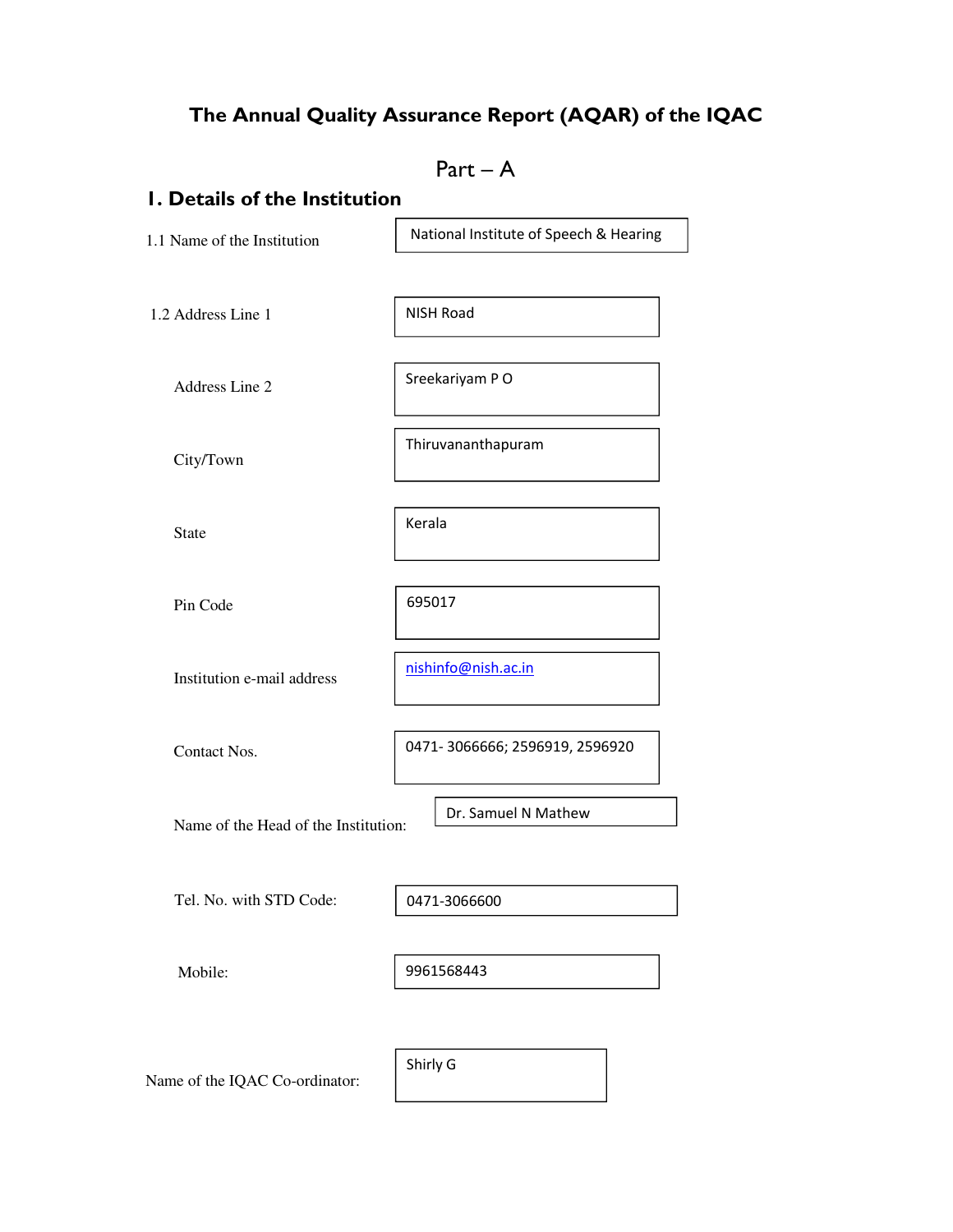9447257374

Mobile:

nishiqac@nish.ac.in

1.3 **NAAC Track ID** *(For ex. MHCOGN 18879)*

EC(SC)16/A&A/12.1 dated 11.07.2016

1.4 **NAAC Executive Committee No. & Date:**  *(For Example EC/32/A&A/143 dated 3-5-2004. This EC no. is available in the right corner- bottom of your institution's Accreditation Certificate)* 

1.5 Website address:

IQAC e-mail address:

www.nish.ac.in.

Web-link of the AQAR:

http://nish.ac.in/docs/naac/AQAR\_2016-17.pdf

KLCOGN22578

For ex. http://www.ladykeanecollege.edu.in/AQAR2012-13.doc

1.6 Accreditation Details

| Sl. No. | Cycle       |   | <b>CGPA</b><br>Grade | Year of       | Validity |
|---------|-------------|---|----------------------|---------------|----------|
|         |             |   |                      | Accreditation | Period   |
|         | $1st$ Cycle | А | 3.15                 | 2016          | 5 years  |
| 2       | $2nd$ Cycle |   |                      |               |          |
| 3       | $3rd$ Cycle |   |                      |               |          |
|         | $4th$ Cycle |   |                      |               |          |

1.7 Date of Establishment of IQAC: DD/MM/YYYY

28/05/2015

**1.8 AQAR for the year** *(for example 2010-11)*

2017-18

1.9 Details of the previous year's AQAR submitted to NAAC after the latest Assessment and Accreditation by NAAC (*(for example AQAR 2010-11submitted to NAAC on 12-10-2011)*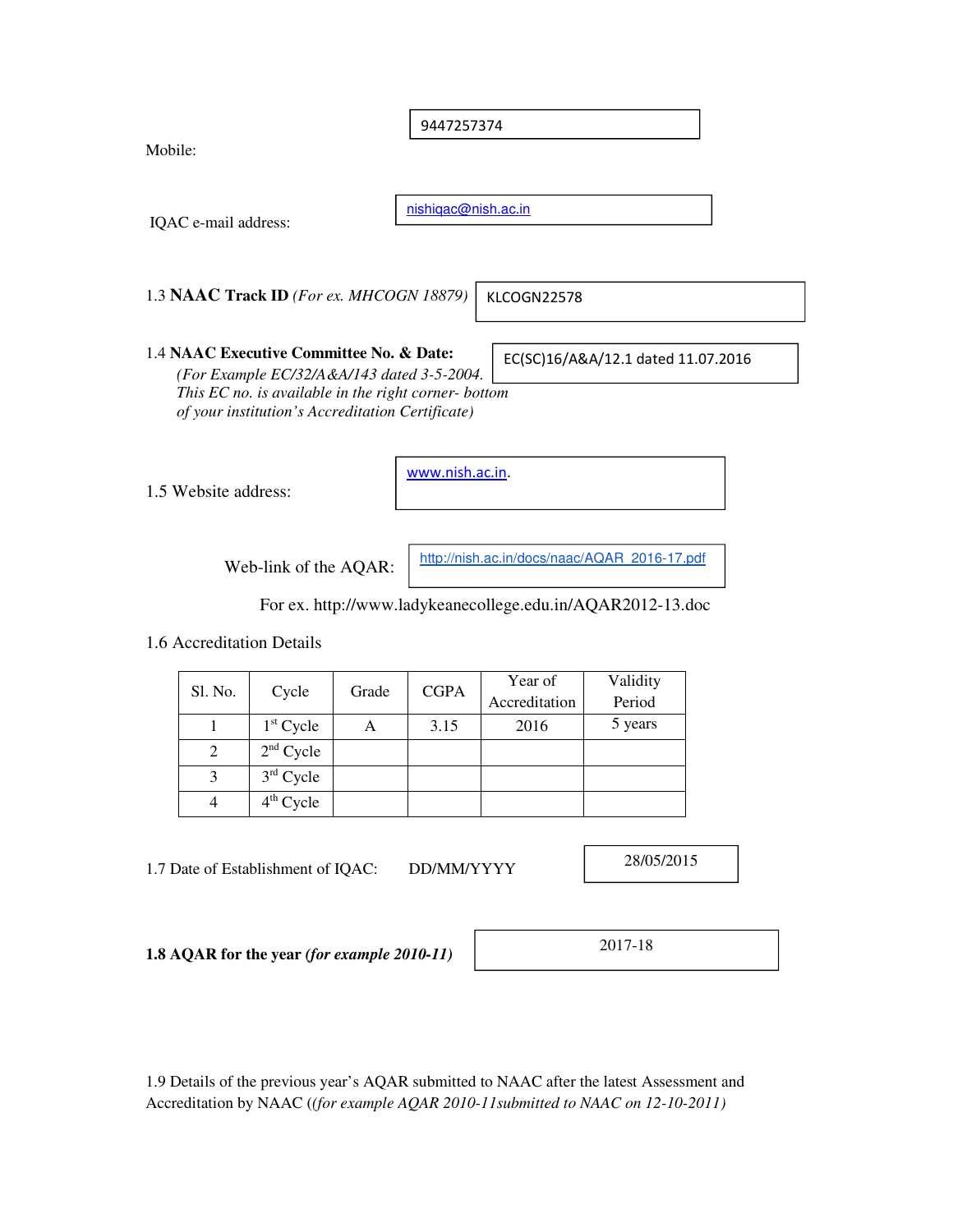|                                                                                           | (DD/MM/YYYY)4                                                  |  |  |  |
|-------------------------------------------------------------------------------------------|----------------------------------------------------------------|--|--|--|
|                                                                                           |                                                                |  |  |  |
|                                                                                           |                                                                |  |  |  |
|                                                                                           | (DD/MM/YYYY)                                                   |  |  |  |
| 1.10 Institutional Status                                                                 |                                                                |  |  |  |
| University                                                                                | Deemed<br>Central<br>Private<br><b>State</b>                   |  |  |  |
| <b>Affiliated College</b>                                                                 | N <sub>0</sub><br>Yes<br>$\sqrt{ }$                            |  |  |  |
| <b>Constituent College</b>                                                                | N <sub>0</sub><br>Yes<br>$\sqrt{ }$                            |  |  |  |
| Autonomous college of UGC                                                                 | Yes<br>No                                                      |  |  |  |
| Regulatory Agency approved Institution                                                    | No<br>Yes<br>V                                                 |  |  |  |
| (eg. AICTE, BCI, MCI, PCI, NCI, RCI                                                       | V                                                              |  |  |  |
| Co-education<br>Type of Institution                                                       | Men<br>Women<br>$\sqrt{ }$                                     |  |  |  |
| Urban                                                                                     | $\sqrt{ }$<br>Rural<br>Tribal                                  |  |  |  |
| <b>Financial Status</b><br>Grant-in-aid                                                   | UGC 2(f)<br>UGC 12B<br>$\sqrt{ }$                              |  |  |  |
|                                                                                           | Grant-in-aid + Self Financing<br><b>Totally Self-financing</b> |  |  |  |
| 1.11 Type of Faculty/Programme                                                            |                                                                |  |  |  |
| PEI (Phys Edu)<br>Commerce<br>Arts<br>Science $\lceil$<br>Law<br>$\sqrt{ }$<br>$\sqrt{ }$ |                                                                |  |  |  |
| TEI (Edu)<br>Engineering                                                                  | <b>Health Science</b><br>Management<br>$\boldsymbol{J}$        |  |  |  |
| Others (Specify)                                                                          |                                                                |  |  |  |
| 1.12 Name of the Affiliating University (for the Colleges)                                | University of Kerala                                           |  |  |  |

 $\begin{array}{c} \hline \end{array}$ 

1.13 Special status conferred by Central/ State Government-- UGC/CSIR/DST/DBT/ICMR etc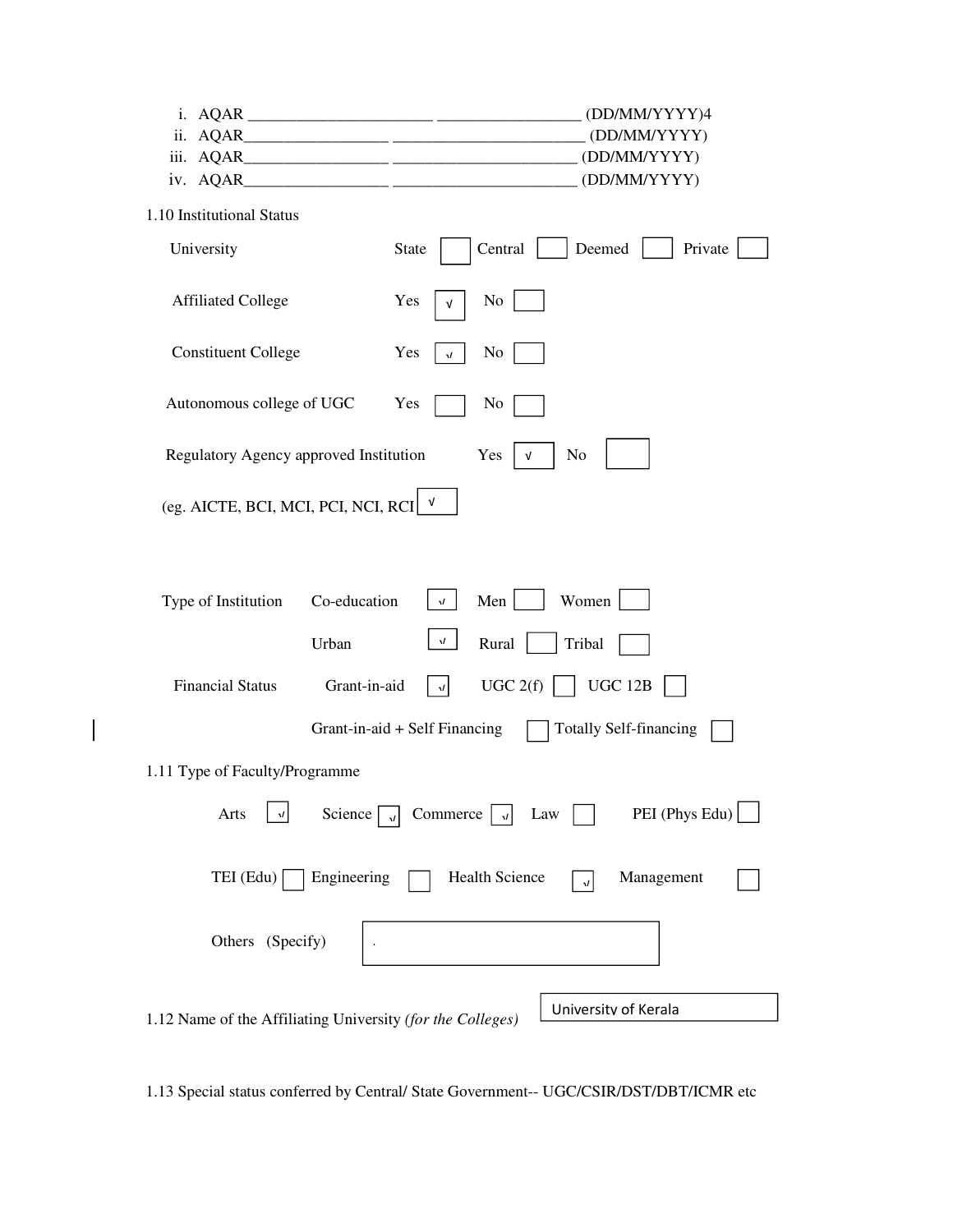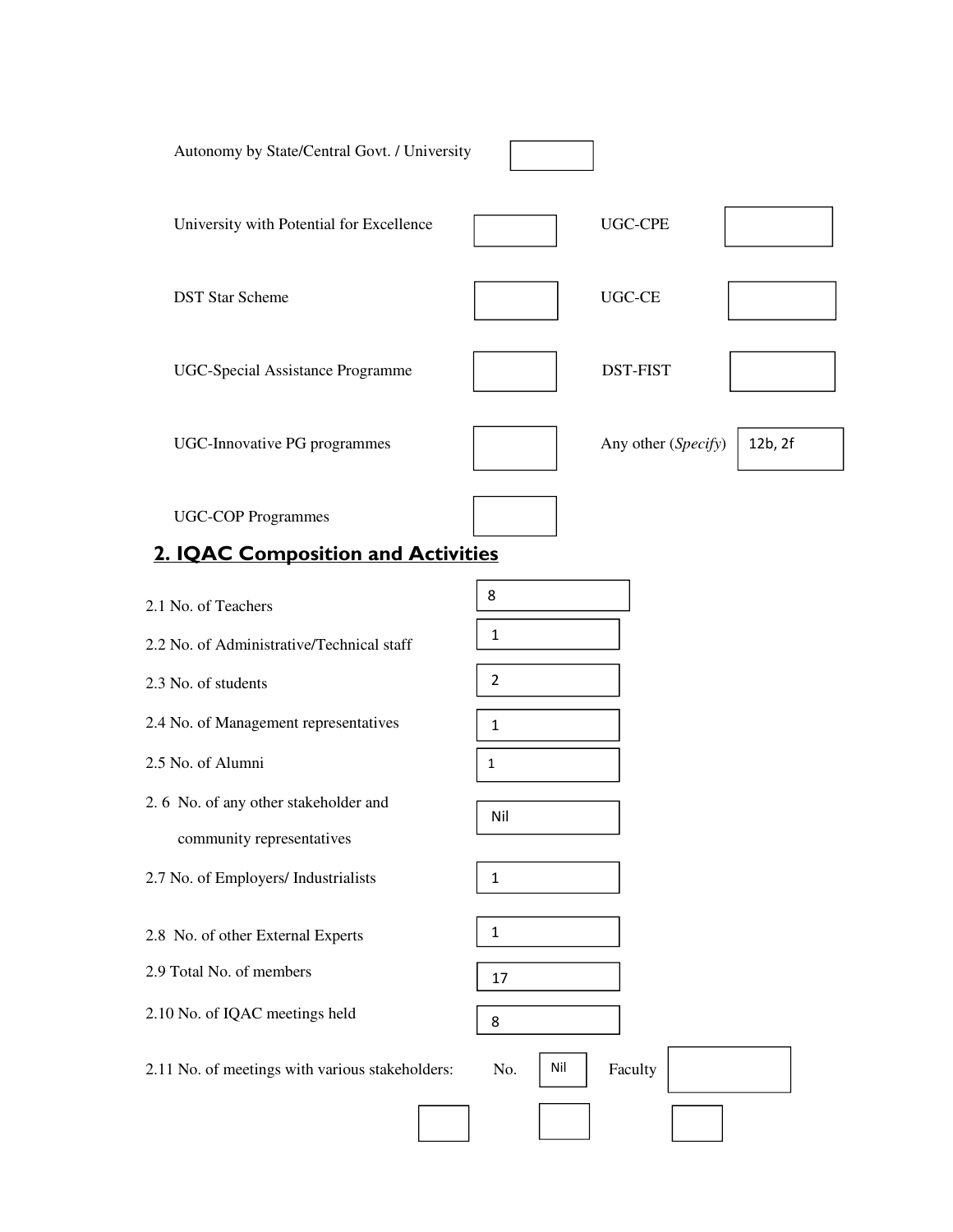|             | <b>Non-Teaching Staff Students</b>                                        | Alumni   |              | Others     |                          |  |
|-------------|---------------------------------------------------------------------------|----------|--------------|------------|--------------------------|--|
|             |                                                                           |          |              |            |                          |  |
|             | 2.12 Has IQAC received any funding from UGC during the year 2014-15Yes    |          |              | $\sqrt{ }$ | No                       |  |
|             | If yes, mention the amount                                                | 3Lakhs   |              |            |                          |  |
|             | 2.13 Seminars and Conferences (only quality related)                      |          |              |            |                          |  |
|             | (i) No. of Seminars/Conferences/ Workshops/Symposia organized by the IQAC |          |              |            |                          |  |
| Total Nos.  | International<br>Nil                                                      | National | <b>State</b> |            | <b>Institution Level</b> |  |
| (ii) Themes |                                                                           |          |              |            |                          |  |
|             | 2.14 Significant Activities and contributions made by IQAC                |          |              |            |                          |  |
| 1.          | Implemented Google Classroom management for                               |          |              |            |                          |  |
|             | all academic programs.                                                    |          |              |            |                          |  |
| $2_{-}$     | Introduced skill matrix for students.                                     |          |              |            |                          |  |
| 3.          | Devised benchmarking for all activities.                                  |          |              |            |                          |  |
| 4.          | Minimum 1 MOOC course by academic staff made<br>mandatory.                |          |              |            |                          |  |
| 5.          | Implemented NISH Students' grievances Register.                           |          |              |            |                          |  |

## 2.15 Plan of Action by IQAC/Outcome

 The plan of action chalked out by the IQAC in the beginning of the year towards quality Enhancement and the outcome achieved by the end of the year \*

| Plan of Action                            | Achievements |
|-------------------------------------------|--------------|
|                                           |              |
| To develop a computer assisted learning   | Accomplished |
| program for children with Autism Spectrum |              |
| <b>Disorders</b>                          |              |
|                                           |              |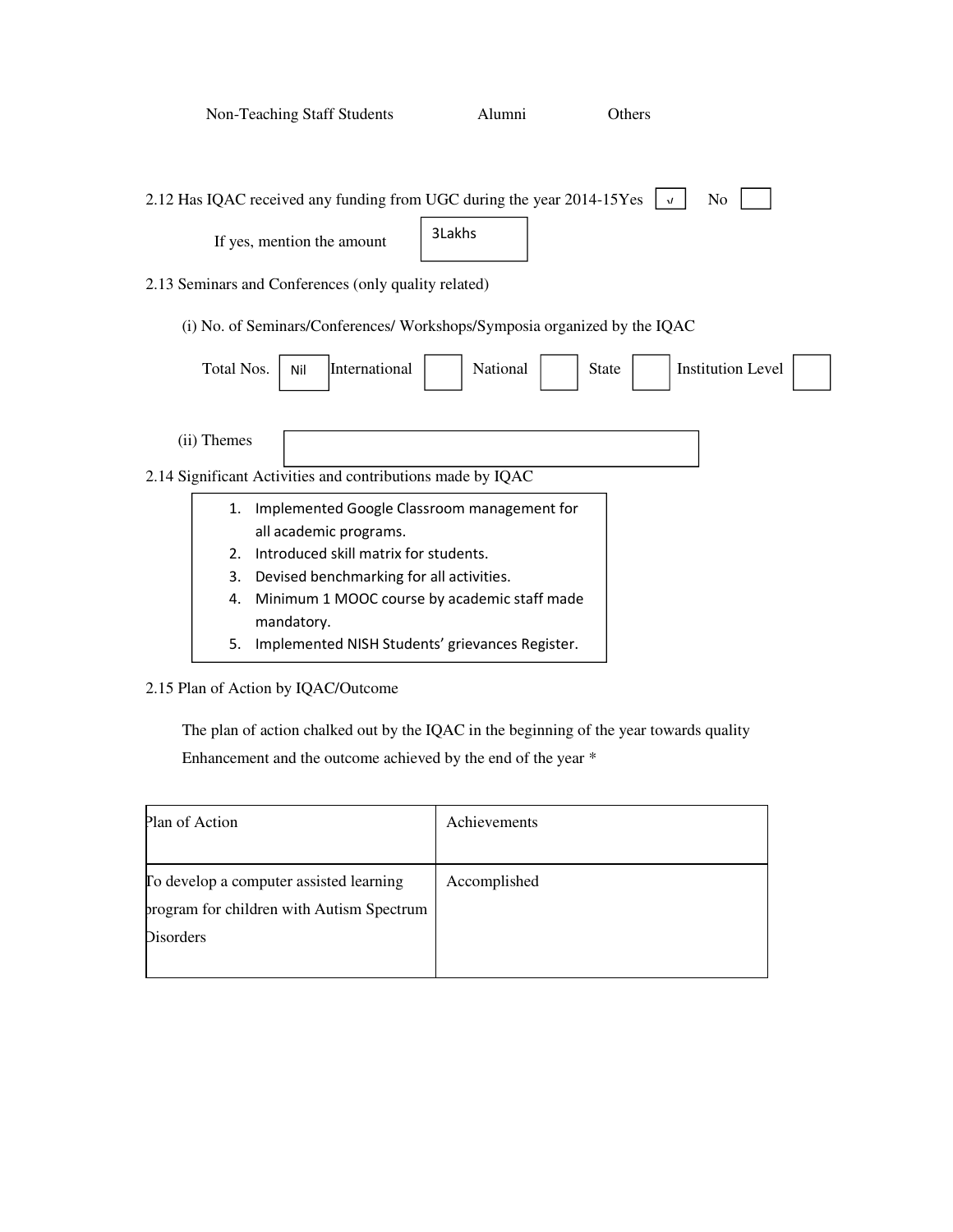| To conduct;                                                                                                                        | Accomplished                     |
|------------------------------------------------------------------------------------------------------------------------------------|----------------------------------|
| 1. an Applied Learning series seminar in                                                                                           |                                  |
| Neurodevelopmental Sciences                                                                                                        | Accomplished                     |
|                                                                                                                                    | Accomplished                     |
| one hands on software workshop for CS<br>students                                                                                  | Accomplished                     |
| workshop using Internal resources for<br>students                                                                                  | Accomplished                     |
| atleast 2 hands on training to on software<br>testing                                                                              |                                  |
| EAP (employability skill augmentation<br>program) for atleast one batch<br>a workshop on sign language for teachers<br>of the deaf | Accomplished                     |
| disability awareness seminars<br>for mainstream teachers                                                                           | Accomplished                     |
| a cultural workshop and film festival as<br>part of the Cultural club<br>a reading awareness week for faculty and                  | Only one aim accomplished        |
| students                                                                                                                           | Accomplished                     |
| awareness session deafness and ISL class<br>in colleges                                                                            | Under process                    |
| integrated class for CS students<br>a student organized conference                                                                 | Not Accomplished<br>Accomplished |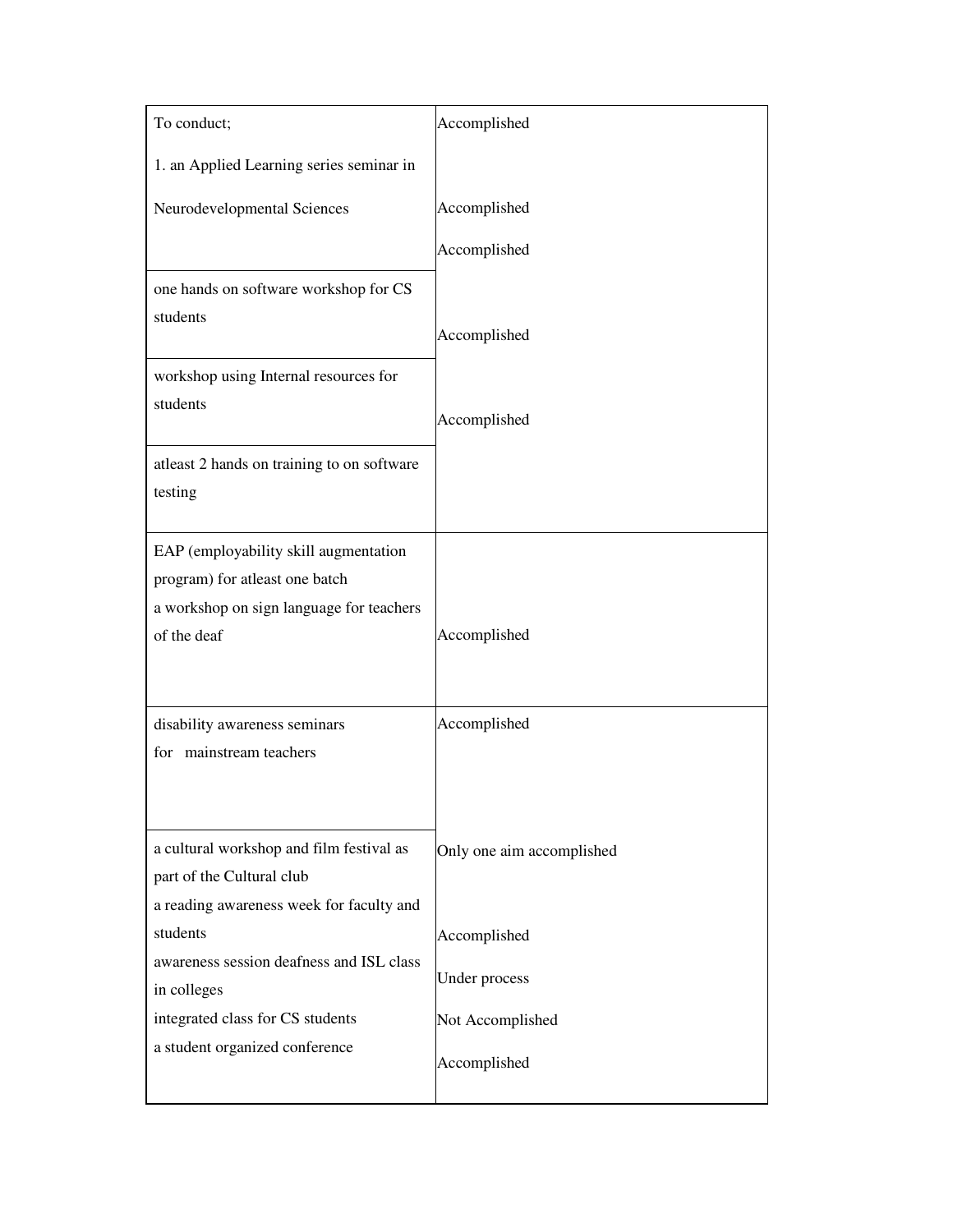| To start                                                                           |                       |
|------------------------------------------------------------------------------------|-----------------------|
| LREP [ Logical reasoning enhancement<br>programme]                                 | Accomplished          |
| Spoken tutorial certification by IIT                                               | Accomplished          |
|                                                                                    |                       |
| at least 2 short term courses for the exit                                         | Progressing           |
| students<br>ISL batch (min 1) at IT companies                                      | Accomplished          |
| Bilingual program for children below 3<br>years                                    | <b>Under Process</b>  |
| To identify                                                                        |                       |
| at least 3 internship partners                                                     | Accomplished          |
| short term skill development courses for<br>persons who suffer from CP and ASRD    |                       |
|                                                                                    | Under process         |
| To create                                                                          |                       |
| FM classrooms for DHI and EIP                                                      | Under process         |
| a DIY (Do-it-yourself) lab                                                         | Progressing           |
| To ensure that the new curriculum for<br>HEFP for improving English language       | <b>Under Progress</b> |
| skills in reading, writing and                                                     |                       |
| comprehension and numerical ability is<br>periodically reviewed for effectiveness. | Progressing           |
| In order to ease hurdles in technical                                              | Accomplished          |
| writing, research publications of students<br>and teachers, the Library will make  |                       |
| available APA Style Central, an online                                             |                       |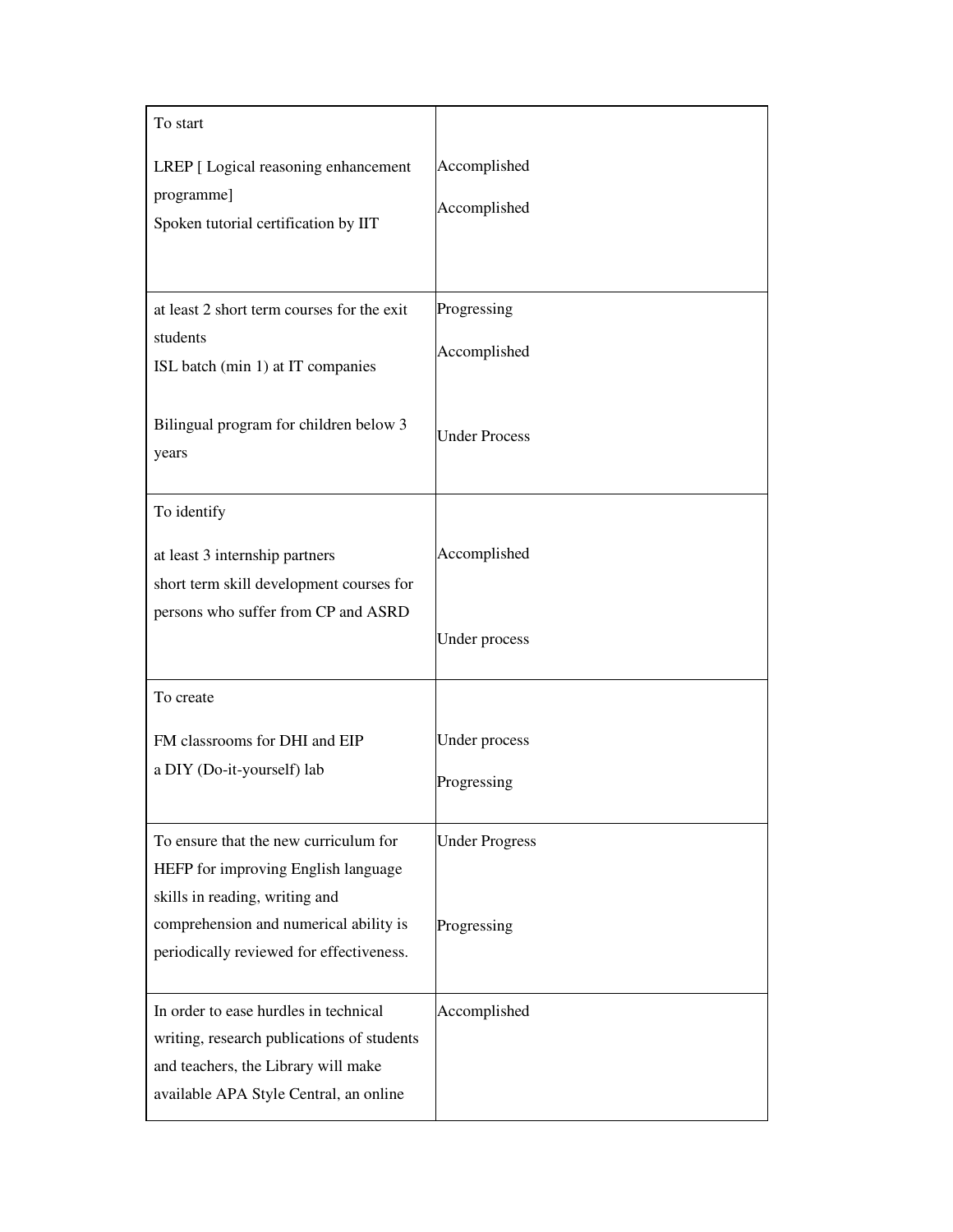| platform of the American Psychological<br>Association.  |                                                                         |
|---------------------------------------------------------|-------------------------------------------------------------------------|
| In order to encourage varied reading                    | Over Accomplished                                                       |
| among its Patrons; and to strengthen its                |                                                                         |
| diverse collection, the Library will                    |                                                                         |
| procure atleast 100 books in subject areas              |                                                                         |
| like motivational, personality                          |                                                                         |
| development, self-helping,                              |                                                                         |
| entrepreneurship, fiction, career guidance              |                                                                         |
| etc.                                                    |                                                                         |
|                                                         |                                                                         |
| To organize                                             |                                                                         |
| training sessions for faculty in teaching               | Under process                                                           |
| aid preparation                                         |                                                                         |
| faculty - student interaction program once              |                                                                         |
| in three months to build a healthy                      |                                                                         |
| relationship between students and faculty               |                                                                         |
| To set up                                               | Progressing                                                             |
|                                                         |                                                                         |
| an Electrophysiology lab exclusively for                |                                                                         |
| research purpose                                        |                                                                         |
| a Vestibular Assessment lab                             |                                                                         |
| * Attach the Academic Calendar of the year as Annexure. |                                                                         |
| 2.15 Whether the AQAR was placed in statutory body      | Yes<br>No                                                               |
| Syndicate<br>Management<br>v                            | Any other body<br>$\sqrt{ }$                                            |
| Provide the details of the action taken                 |                                                                         |
| approval.                                               | Placed before Executive Director, Core Operation Group and earned their |
|                                                         |                                                                         |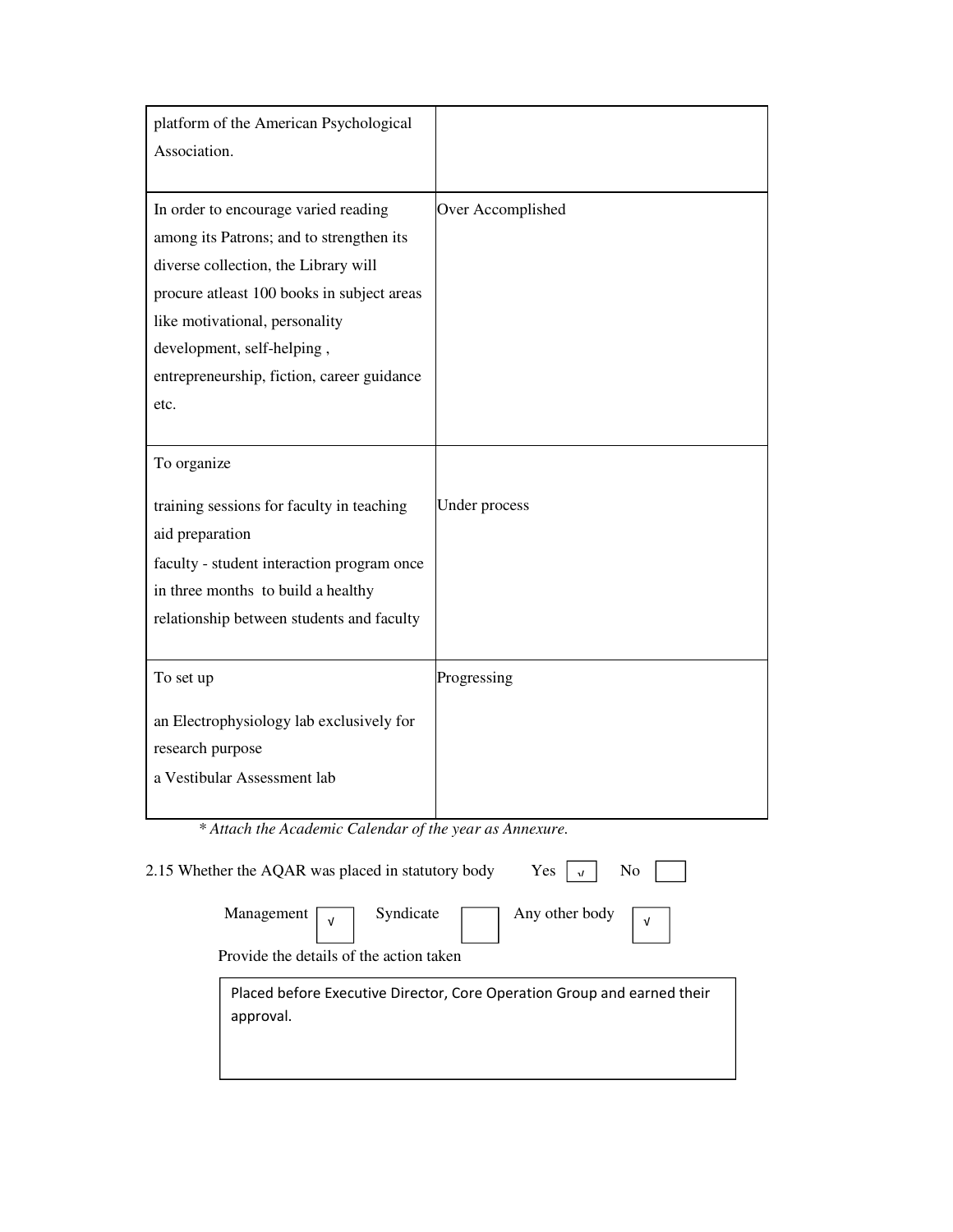## Criterion – I Curricular Aspects

| Level of the<br>Programme | Number of<br>existing<br>Programmes | Number of<br>programmes added<br>during the year | Number of<br>self-financing<br>programmes | Number of value<br>added / Career<br>Oriented<br>programmes |
|---------------------------|-------------------------------------|--------------------------------------------------|-------------------------------------------|-------------------------------------------------------------|
| PhD                       |                                     |                                                  |                                           |                                                             |
| PG                        |                                     | 0                                                | 1                                         |                                                             |
| UG                        | 4                                   | 0                                                | 1                                         |                                                             |
| PG Diploma                |                                     |                                                  | -                                         | -                                                           |
| Advanced Diploma          |                                     |                                                  | -                                         |                                                             |
| Diploma                   |                                     |                                                  | -                                         |                                                             |
| Certificate               |                                     |                                                  | -                                         |                                                             |
| Others                    |                                     |                                                  | -                                         | $\overline{\phantom{0}}$                                    |
| <b>Total</b>              | 6                                   | 1                                                | 2                                         |                                                             |
|                           |                                     |                                                  |                                           |                                                             |

1.1 Details about Academic Programmes

| Interdisciplinary | -                    | -                    | $- -$                    | $\overline{\phantom{0}}$ |
|-------------------|----------------------|----------------------|--------------------------|--------------------------|
| Innovative        | UEER"<br>.<br>.<br>- | <b>NTM</b><br>.<br>. | $\overline{\phantom{0}}$ | -                        |

1.2 (i) Flexibility of the Curriculum: CBCS/Core/Elective option / Open options

CBCS for BASLP and MASLP programmes.

Elective Option is available for BSc Computer Science (HI) and BFA (HI) programmes.

(ii) Pattern of programmes:

| Number of programmes |
|----------------------|
|                      |
|                      |
|                      |
|                      |

| 1.3 Feedback from stakeholders*<br>(On all aspects) | Alumni   ,   Parents   ,         | Employers <sub>v</sub><br>tudents |
|-----------------------------------------------------|----------------------------------|-----------------------------------|
| Mode of feedback<br>PEI <sup>'</sup>                | Online $\sqrt{ }$<br>Manua $\nu$ | Co-operating schools (for         |

### \*Please provide an analysis of the feedback in the Annexure: As shown below

For Degree HI, Feed back is collected from employers orally, thy have suggested to include more language learning lessons to develop the reading and writing skills of deaf students. So the lessons of preparatory year were modified accordingly .Feed back is collected from alumni also. For ASLP courses the curriculum is designed by RCI, but after taking feedback from students and employers , the suggestion will be informed to RCI while modifying the curriculum.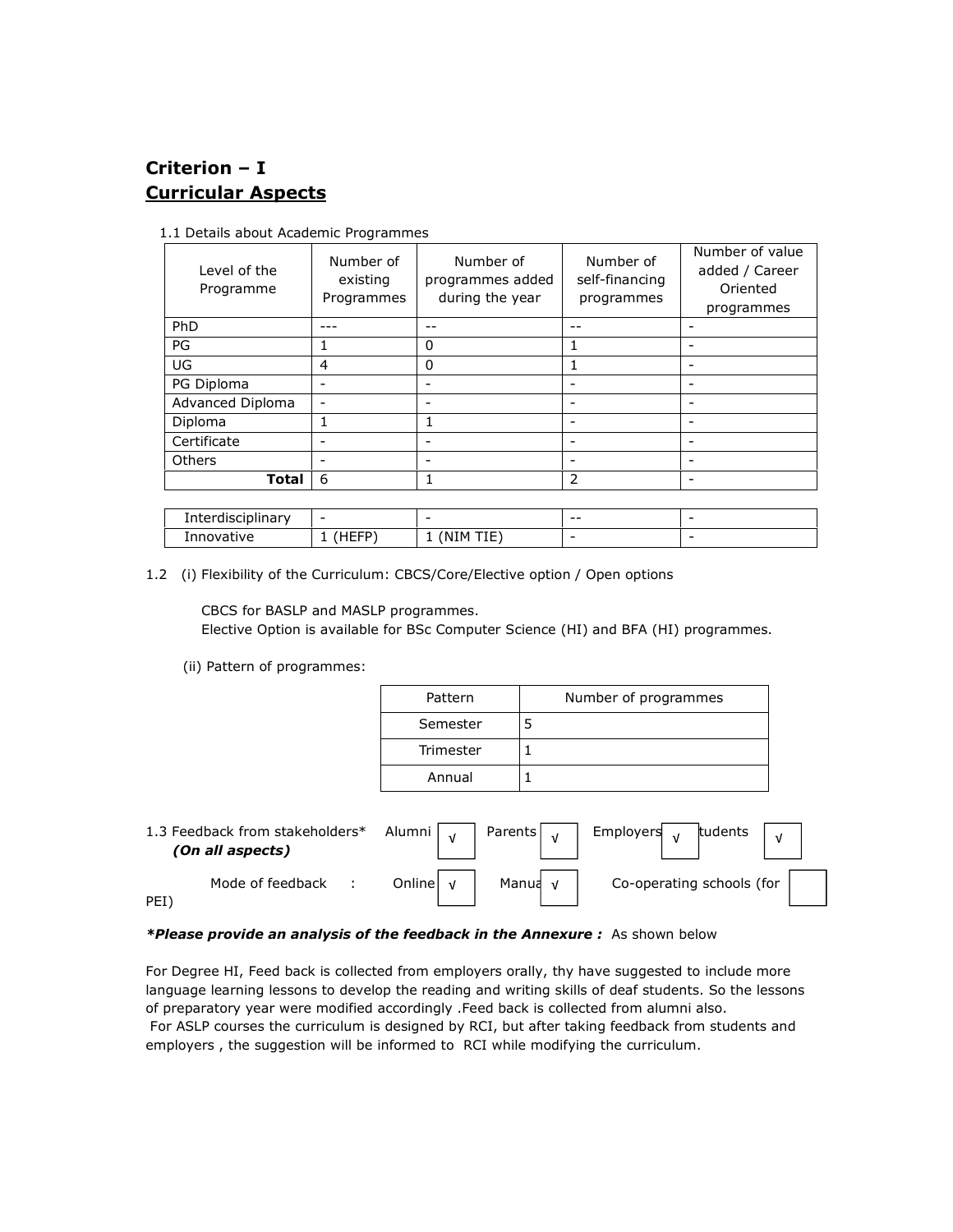1.4 Whether there is any revision/update of regulation or syllabi, if yes, mention their salient aspects.

No

1.5 Any new Department/Centre introduced during the year. If yes, give details. No

## Criterion – II

## Teaching, Learning and Evaluation

2.1 Total No. of permanent faculty : NONE<br>Contract Basis : 23 fac Contract Basis : 23 faculty in Degree(HI)<br>
Contract Basis : 23 faculty in Allied Contract Basis : 15 faculty in ASLP Contract Basis **Example 2018** 2 and 2 and 2 and 2 and 2 and 2 and 2 and 2 and 2 and 2 and 2 and 2 and 2 and 2 and 2 and 2 and 2 and 2 and 2 and 2 and 2 and 2 and 2 and 2 and 2 and 2 and 2 and 2 and 2 and 2 and 2 and 2 and

: 3 faculty in Allied

2.2 No. of permanent faculty with Ph.D. :NONE<br>Contract Basis : 1 facu Contract Basis **Contract Basis** 1 faculty in Degree(HI) **Contract Basis** 2 faculty in ASLP (NDS) Contract Basis **Exercise 2 and Secure 2 and Secure 2 and Secure 2 and Secure 2 and Secure 2 and Secure 2 and S**<br>  $\therefore$  1 faculty in Allied

: 1 faculty in Allied

| 2.3 No. of Faculty Positions<br>Recruited (R) and Vacant<br>(V) during the<br>vear | Associate<br>Asst.<br>Professors<br>Professors |  | Professors |  | <b>Others</b> |  | Total |  |   |  |
|------------------------------------------------------------------------------------|------------------------------------------------|--|------------|--|---------------|--|-------|--|---|--|
|                                                                                    |                                                |  | D          |  |               |  | D     |  | R |  |
|                                                                                    |                                                |  |            |  |               |  |       |  |   |  |

| 2.4 No. of Guest and Visiting faculty and Temporary faculty Guest faculty - 3 in ASLP |                               |
|---------------------------------------------------------------------------------------|-------------------------------|
|                                                                                       | Visiting faculty $-2$ in ASLP |

2.5 Faculty participation in conferences and symposia:

| No. of Faculty                     | International level             | National level                | State level             |
|------------------------------------|---------------------------------|-------------------------------|-------------------------|
| Attended<br>Seminars/<br>Workshops | $2 (ASLP) + 23$<br>Degree(HI)   | 5 ( Degree(HI)) + 9<br>(ASLP) | 16(EIP)<br>$+ 15(ASLP)$ |
| Presented papers                   | $2 (ASLP) + 10$<br>(Degree)(HI) | 7 ( Degree(HI) + 5<br>(ASLP)  |                         |
| Resource<br>Persons                | 0                               | 5 (Degree(HI)                 | $1(EIP) + 3(ASLP)$      |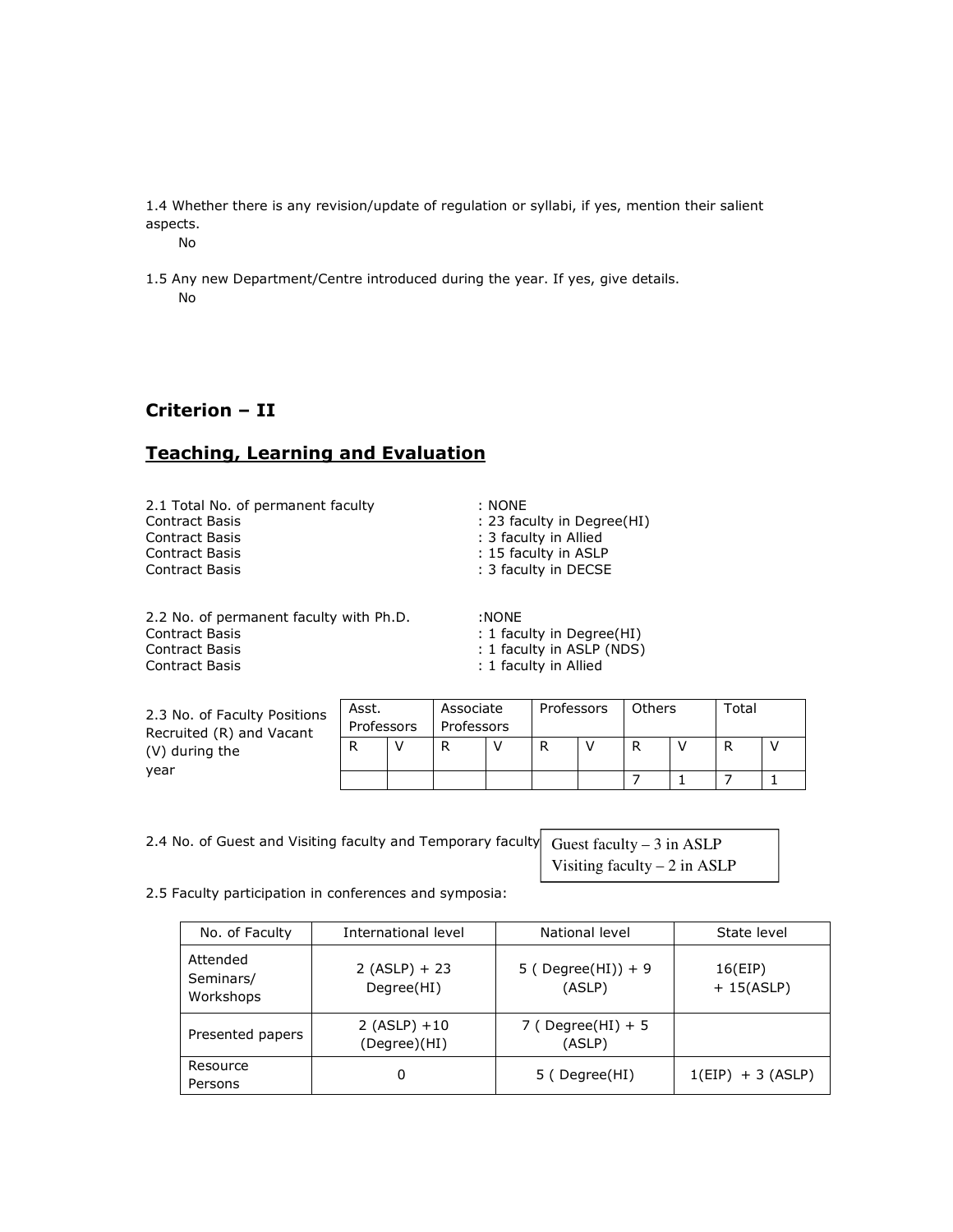2.6 Innovative processes adopted by the institution in Teaching and Learning:

Degree (HI) - Started NIM TIE teacher training program, google classroom, smart board Allied - Google Classroom, Smart Board, Online Attendance ASLP-Google Classroom, Online management of clinical and class attendance, webinars from foreign universities, smart board

|                                       | $\begin{array}{c} \text{180 days (Degree(HI))} \\ \text{220 days DECSE} \end{array}$ |
|---------------------------------------|--------------------------------------------------------------------------------------|
| 2.7 Total No. of actual teaching days |                                                                                      |
| during this academic year             | 180 days Allied                                                                      |
|                                       | 180 days ASLP                                                                        |

2.8 Examination/ Evaluation Reforms initiated by the Institution

 (for example: Open Book Examination, Bar Coding, Double Valuation, Photocopy, Online Multiple Choice Questions)

- Double Valuation for Degree(HI) course
- Signed Videos for Deaf for Degree(HI) course
- Appointment of Superintendent of Examination for all academic courses
- Open Book Internal Assessment of 'Developmental Psychology' paper conducted.<br>• Video Camera was installed in examination rooms for all academic courses.
- Video Camera was installed in examination rooms for all academic courses.

2.9 No. of faculty members involved in curriculum

Restructuring/revision/syllabus development

as member of Board of Study/Faculty/Curriculum Development workshop

- 14 nos for Degree(HI)
- 3 for Allied
- 15 for ASLP
- 3 of ASLP are members of Board of Study

2.10 Average percentage of attendance of students

90 % (Degree(HI)), 97%(ASLP),80%(DECSE)

2.11 Course/Programme wise

distribution of pass percentage :

| Title of the<br>Programme | Total no. of<br>students |               |       | <b>Division</b> |                    |        |
|---------------------------|--------------------------|---------------|-------|-----------------|--------------------|--------|
|                           | appeared                 | Distinction % | $I\%$ | II $%$          | Ш<br>$\frac{0}{0}$ | Pass % |
| DECSE(HI)                 | 7                        | Nil           | 86%   | Nil             | Nil                | 86%    |
| <b>MASLP</b>              | 10                       | Nil           |       |                 | Nil                | 100%   |
|                           |                          |               | 80%   | 20%             |                    |        |
| <b>BASLP</b>              | 26                       | Nil           |       |                 | Nil                | 87%    |
|                           |                          |               | 54%   | 38%             |                    |        |
| DHI                       | 31                       | Nil           | 52%   | 16%             | Nil                | 67.5%  |

2.12 How does IQAC Contribute/Monitor/Evaluate the Teaching & Learning processes:

For all academic courses IQAC makes sure that academic coordinators monitors the regular teaching and clinical & lab practical schedules through monitoring semester plans and daily reports. HOD and academic coordinator also monitors the clinical skill matrix scores for ASLP course obtained by the students and intervenes as and when necessary.

2.13 Initiatives undertaken towards faculty development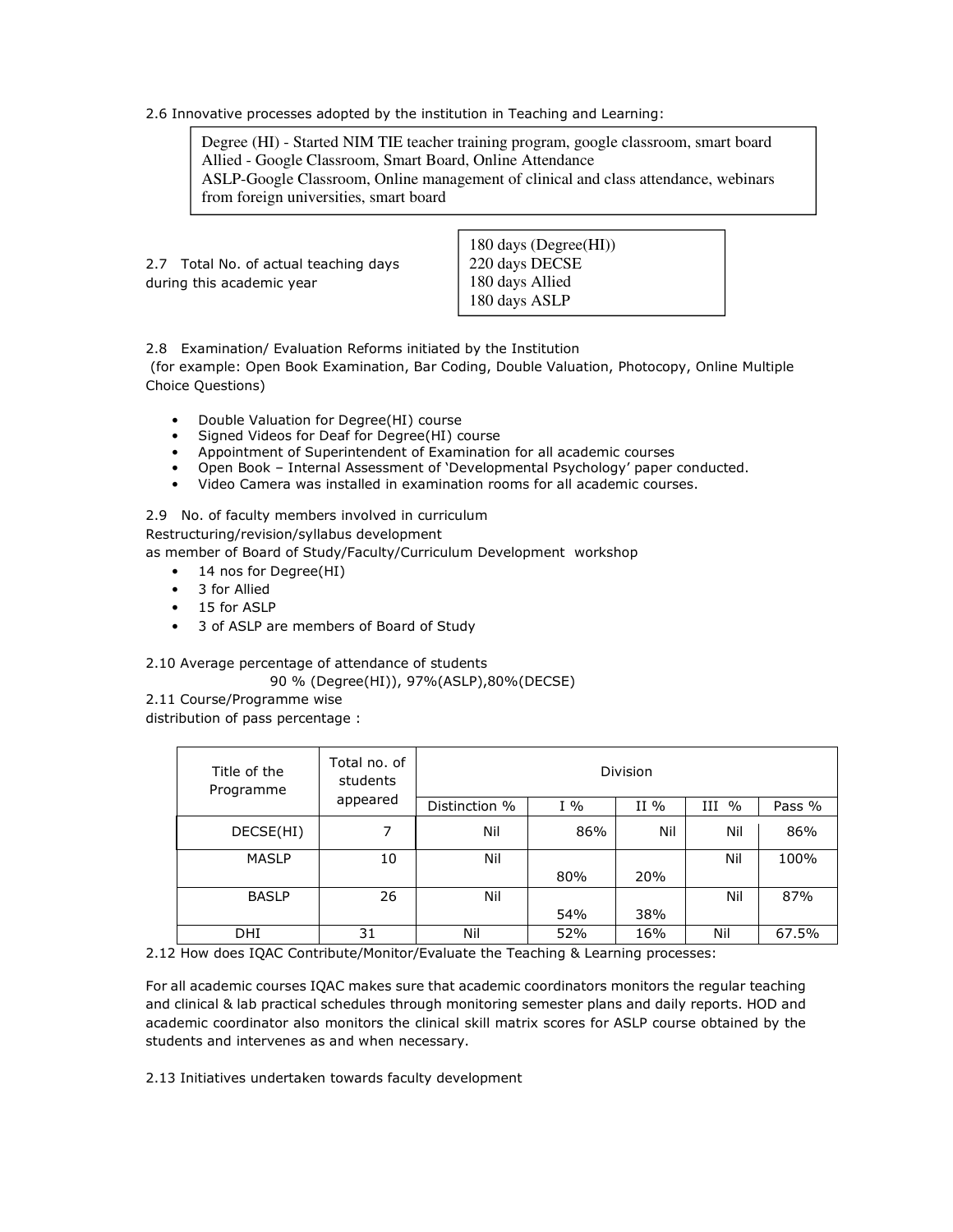| Faculty / Staff Development Programmes         | Number of faculty<br>henefitted                                                          |
|------------------------------------------------|------------------------------------------------------------------------------------------|
| Refresher courses                              | 23(Degree(HI)<br>3 DECSE + 15 (ASLP)                                                     |
| UGC - Faculty Improvement Programme            |                                                                                          |
| HRD programmes                                 | 23 (Degree(HI) $+15$<br>(ASLP)                                                           |
| Orientation programmes                         | 15 (ASLP)                                                                                |
| Faculty exchange programme                     |                                                                                          |
| Staff training conducted by the university     | $1$ (ASLP)                                                                               |
| Staff training conducted by other institutions | 15 (ASLP)                                                                                |
| Summer / Winter schools, Workshops, etc.       | 15 (ASLP) + 3 ( DECSE)                                                                   |
| Others                                         | Ethics and Excellence $-3$<br>$(Allied) + 15 (ASLP) + 23$<br>$(Degree(HI)) + 3 ( DECSE)$ |

2.14 Details of Administrative and Technical staff

| Category             | Number of<br>Permanent<br>Employees | Number of<br>Vacant<br>Positions | Number of<br>permanent<br>positions filled<br>during the Year | Number of<br>positions filled<br>temporarily |
|----------------------|-------------------------------------|----------------------------------|---------------------------------------------------------------|----------------------------------------------|
| Administrative Staff |                                     |                                  |                                                               |                                              |
| Technical Staff      |                                     |                                  |                                                               |                                              |

## Criterion – III Research, Consultancy and Extension

3.1 Initiatives of the IQAC in Sensitizing/Promoting Research Climate in the institution

- To inculcate practise to search using google scholar was implemented as a first step to promote reading research articles in turn helps in developing research ideas among students.
- In order to ease hurdles in technical writing, research publications of students and teachers, the Library will make available APA style central, an online platform of American Psychological Association (APA) .
- Proposed to set up electrophysiology lab and Vestibular assessment lab in Dept of ASLP
- 3.2 Details regarding major projects

|                     | Completed | Ongoing                                                                | Sanctioned | Submitted |
|---------------------|-----------|------------------------------------------------------------------------|------------|-----------|
| Number              |           |                                                                        |            |           |
| Outlay in Rs. Lakhs |           | (3)<br>lakhs<br>19<br>lakhs from UGC<br>rest<br>&<br>Institution fund) |            |           |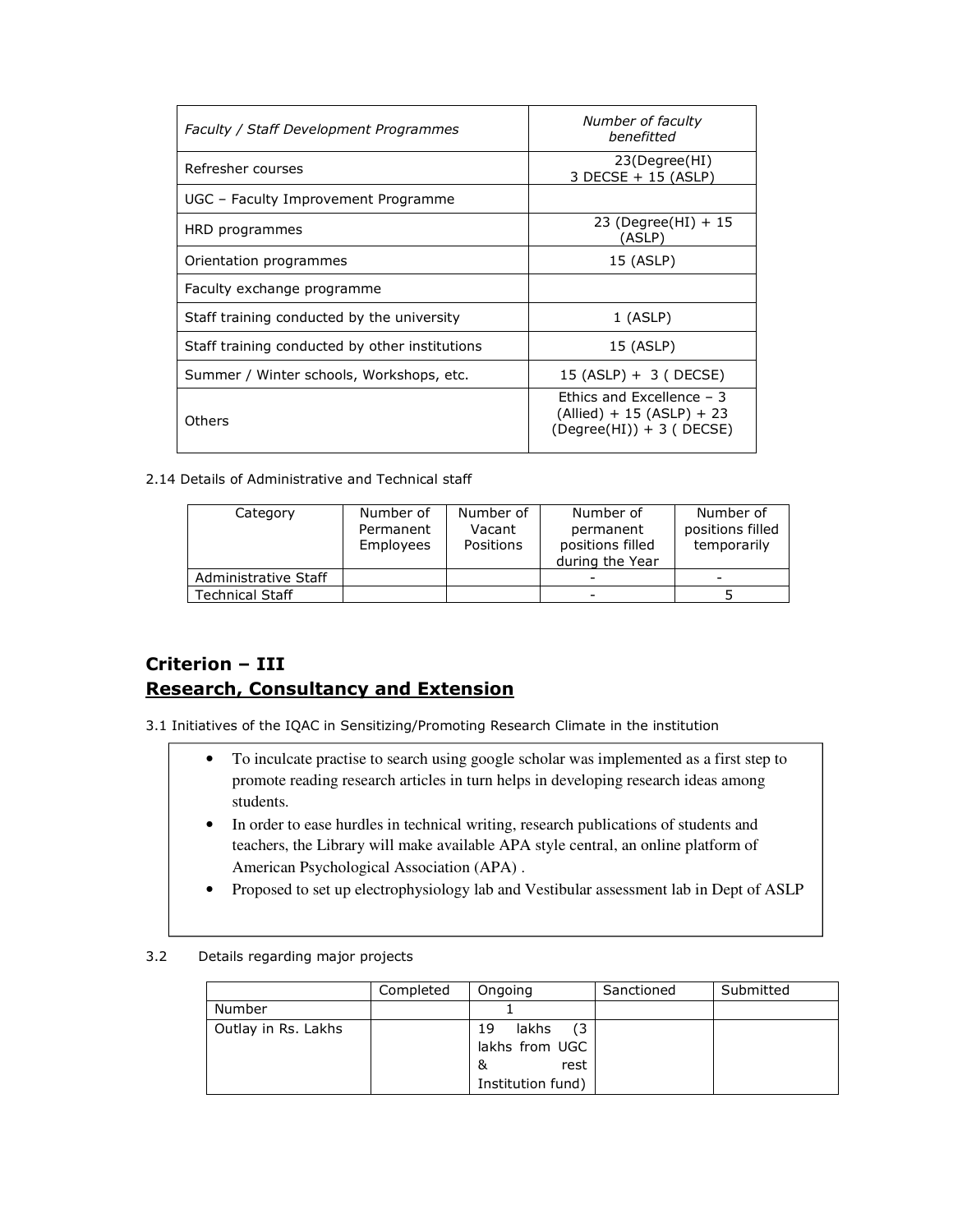### 3.3 Details regarding minor projects

|                     | Completed | Ongoing | Sanctioned | Submitted |
|---------------------|-----------|---------|------------|-----------|
| Number              |           |         |            |           |
| Outlay in Rs. Lakhs |           |         | 4 lakhs    |           |

### 3.4 Details on research publications

|                          | International | National | Others |
|--------------------------|---------------|----------|--------|
| Peer Review Journals     |               |          |        |
| Non-Peer Review Journals |               |          |        |
| e-Journals               |               |          |        |
| Conference proceedings   |               |          |        |

### 3.5 Details on Impact factor of publications: No publications

| Range | Average | h-index | Nos. in SCOPUS |  |
|-------|---------|---------|----------------|--|
|-------|---------|---------|----------------|--|

3.6 Research funds sanctioned and received from various funding agencies, industry and other organisations

| Nature of the Project                                                      | Duration<br>Year | Name of the<br>funding<br>Agency | Total grant<br>sanctioned | Received |
|----------------------------------------------------------------------------|------------------|----------------------------------|---------------------------|----------|
| Major projects                                                             |                  |                                  |                           |          |
| <b>Minor Projects</b>                                                      | 2016-2017        | <b>CDS</b>                       | 6<br>Lakhs                | 3 lakhs  |
| Interdisciplinary Projects                                                 |                  |                                  |                           |          |
| Industry sponsored                                                         |                  |                                  |                           |          |
| Projects sponsored by the<br>University/ College                           |                  |                                  |                           |          |
| Students research projects<br>(other than compulsory by<br>the University) |                  |                                  |                           |          |
| Any other(Specify)                                                         |                  |                                  |                           |          |
| Total                                                                      |                  |                                  |                           |          |

### 3.7 No. of books published : Nil

| i) With ISBN No.     |                                                              | Chapters in Edited Books |                                            |
|----------------------|--------------------------------------------------------------|--------------------------|--------------------------------------------|
| ii) Without ISBN No. | 3.8 No. of University Departments receiving funds from : Nil |                          |                                            |
|                      | UGC-SAP<br><b>DPE</b>                                        | CAS                      | <b>DST-FIST</b><br><b>DBT Scheme/funds</b> |
| 3.9 For colleges     | Autonomy                                                     | <b>CPE</b>               | <b>DBT Star Scheme</b>                     |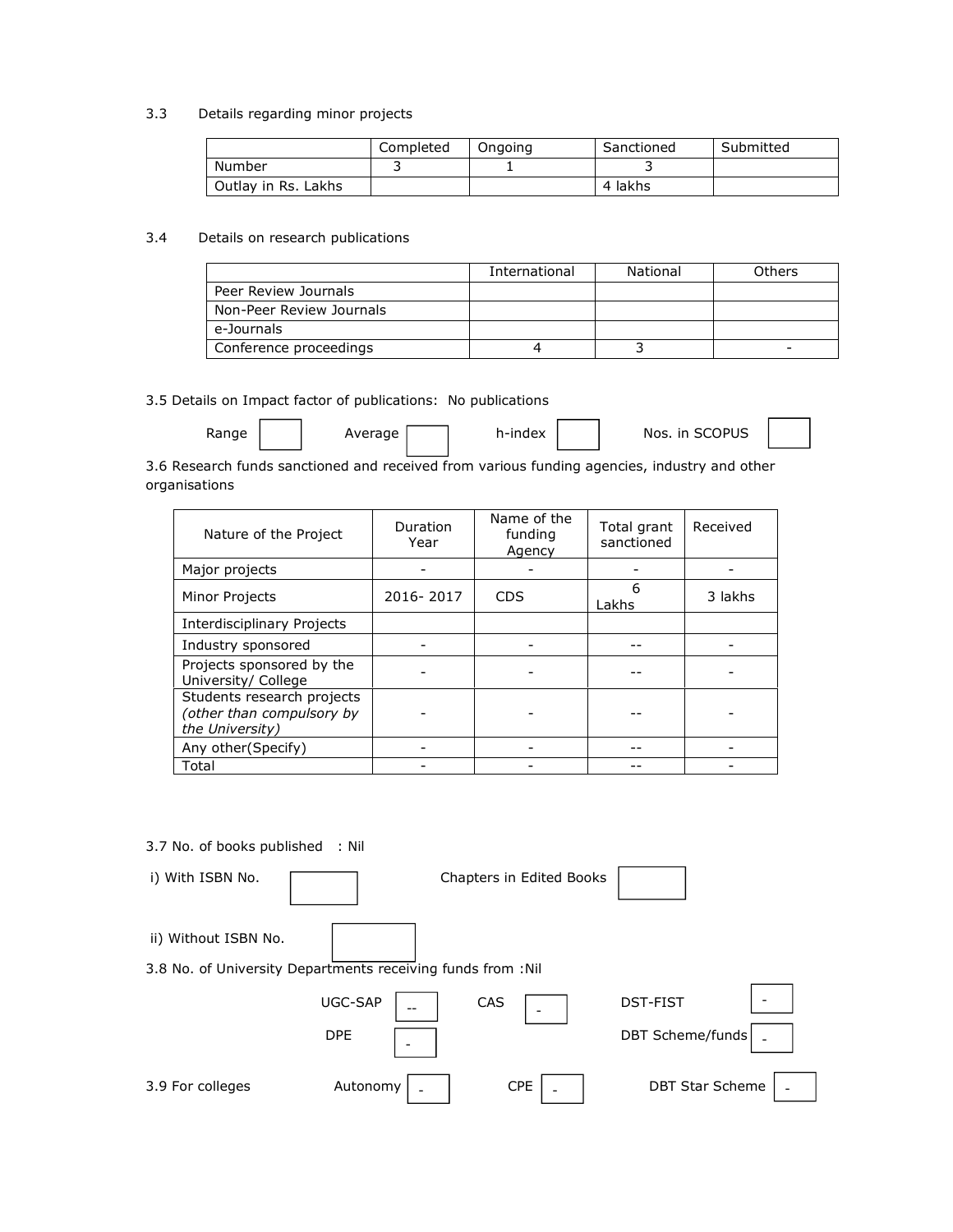| TNSL.<br>--<br>- | --<br>ີ<br>- | (specify)<br>Any Other ( |  |
|------------------|--------------|--------------------------|--|
|------------------|--------------|--------------------------|--|

3.10 Revenue generated through consultancy: NISH is providing consultancy services for Kerala Government free of cost for activities related to disability sector.

| 3.11 No. of conferences | Level                  | International | National    | State       | University | College     |
|-------------------------|------------------------|---------------|-------------|-------------|------------|-------------|
| organized by the        | Number                 |               |             |             |            | 11          |
| Institution             | Sponsoring<br>agencies | <b>NISH</b>   | <b>NISH</b> | <b>NISH</b> |            | <b>NISH</b> |

| 3.12 No. of faculty served as experts, chairpersons or resource persons<br>17 |          |                                  |          |  |  |  |  |  |
|-------------------------------------------------------------------------------|----------|----------------------------------|----------|--|--|--|--|--|
| 3.13 No. of collaborations                                                    |          | International<br><b>National</b> | Any oth  |  |  |  |  |  |
| 3.14 No. of linkages created during this year<br>$\overline{\phantom{0}}$     |          |                                  |          |  |  |  |  |  |
| 3.15 Total budget for research for current year in lakhs : 14 Lakhs           |          |                                  |          |  |  |  |  |  |
| From Funding agency                                                           | 3 lakhs  | From Management of College       | 11 lakhs |  |  |  |  |  |
| Total                                                                         | 14 Lakhs |                                  |          |  |  |  |  |  |

3.16 No. of patents received this year :Nil

| Type of Patent |         | Number |
|----------------|---------|--------|
| National       | Applied |        |
|                | Granted |        |
| International  | Applied |        |
|                | Granted |        |
| Commercialised | Applied |        |
|                | Granted |        |

-

3.17 No. of research awards/ recognitions received by faculty and research fellows Of the institute in the year: Nil

| Total   International   National   State   University   Dist   College |  |  |  |
|------------------------------------------------------------------------|--|--|--|
|                                                                        |  |  |  |

3.18 No. of faculty from the Institution who are Ph. D. Guides and students registered under them

3.19 No. of Ph.D. awarded by faculty from the Institution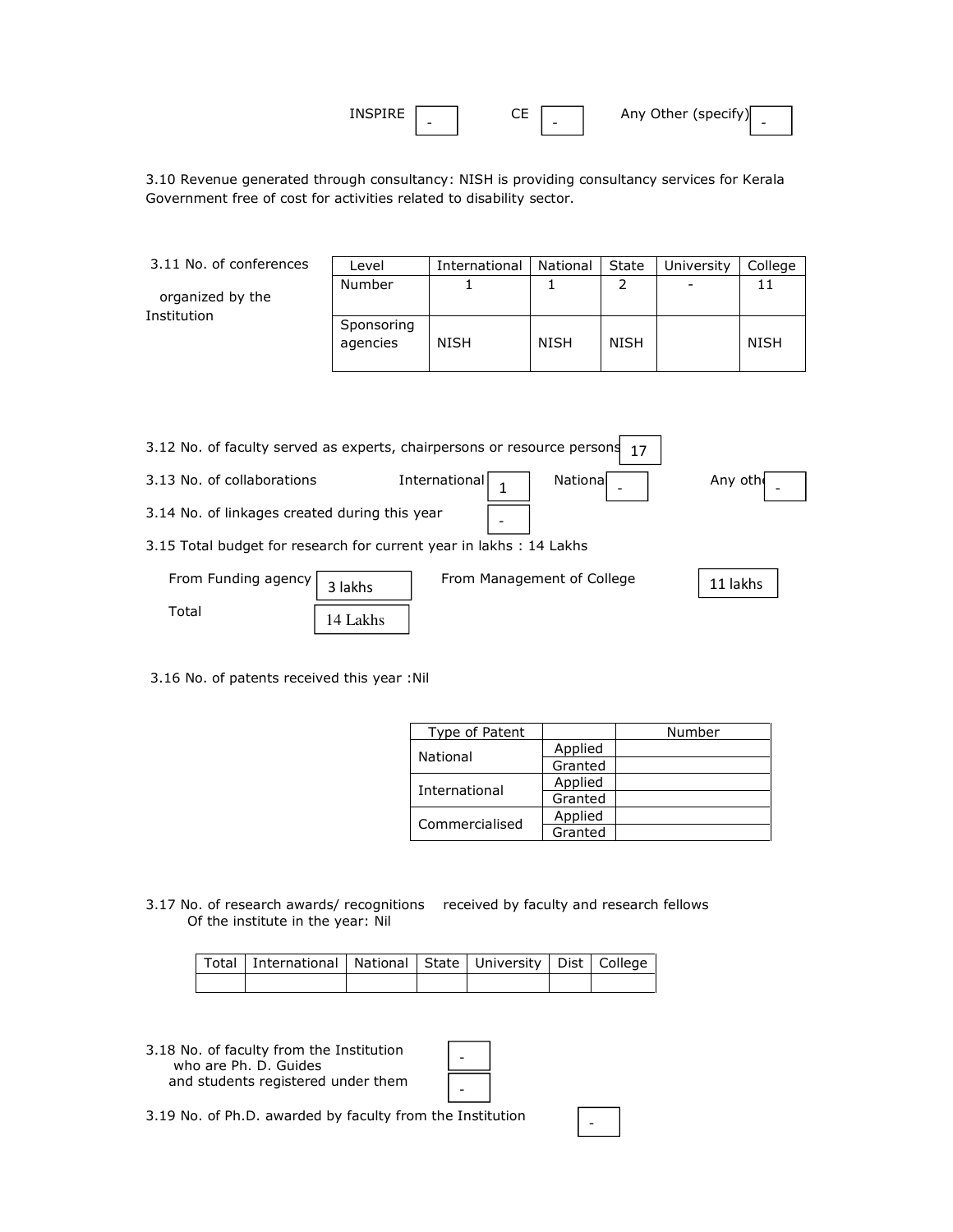|                                                  | 3.20 No. of Research scholars receiving the Fellowships (Newly enrolled + existing ones) |
|--------------------------------------------------|------------------------------------------------------------------------------------------|
| <b>JRF</b><br>1                                  | <b>SRF</b><br><b>Project Fellows</b><br>Any other<br>$\overline{2}$<br>3                 |
| 3.21 No. of students Participated in NSS events: | Nil                                                                                      |
| University level                                 | State level                                                                              |
| National level                                   | International level                                                                      |
|                                                  | 3.22 No. of students participated in NCC events: Nil                                     |
| University level                                 | State level                                                                              |
| National level                                   | International level                                                                      |
| 3.23 No. of Awards won in NSS:                   | Nil                                                                                      |
| University level                                 | State level                                                                              |
| National level                                   | International level                                                                      |
| 3.24 No. of Awards won in NCC: Nil               |                                                                                          |
| University level                                 | State level                                                                              |
| National level                                   | International level                                                                      |
| 3.25 No. of Extension activities organized       |                                                                                          |
| University forum                                 | College forun<br>3                                                                       |

 $NCC$   $\Big|$   $\Big|$   $\Big|$   $\Big|$   $\Big|$   $\Big|$   $\Big|$   $\Big|$   $\Big|$   $\Big|$   $\Big|$   $\Big|$   $\Big|$   $\Big|$   $\Big|$   $\Big|$   $\Big|$   $\Big|$   $\Big|$   $\Big|$   $\Big|$   $\Big|$   $\Big|$   $\Big|$   $\Big|$   $\Big|$   $\Big|$   $\Big|$   $\Big|$   $\Big|$   $\Big|$   $\Big|$   $\Big|$   $\Big|$   $\Big|$   $\Big|$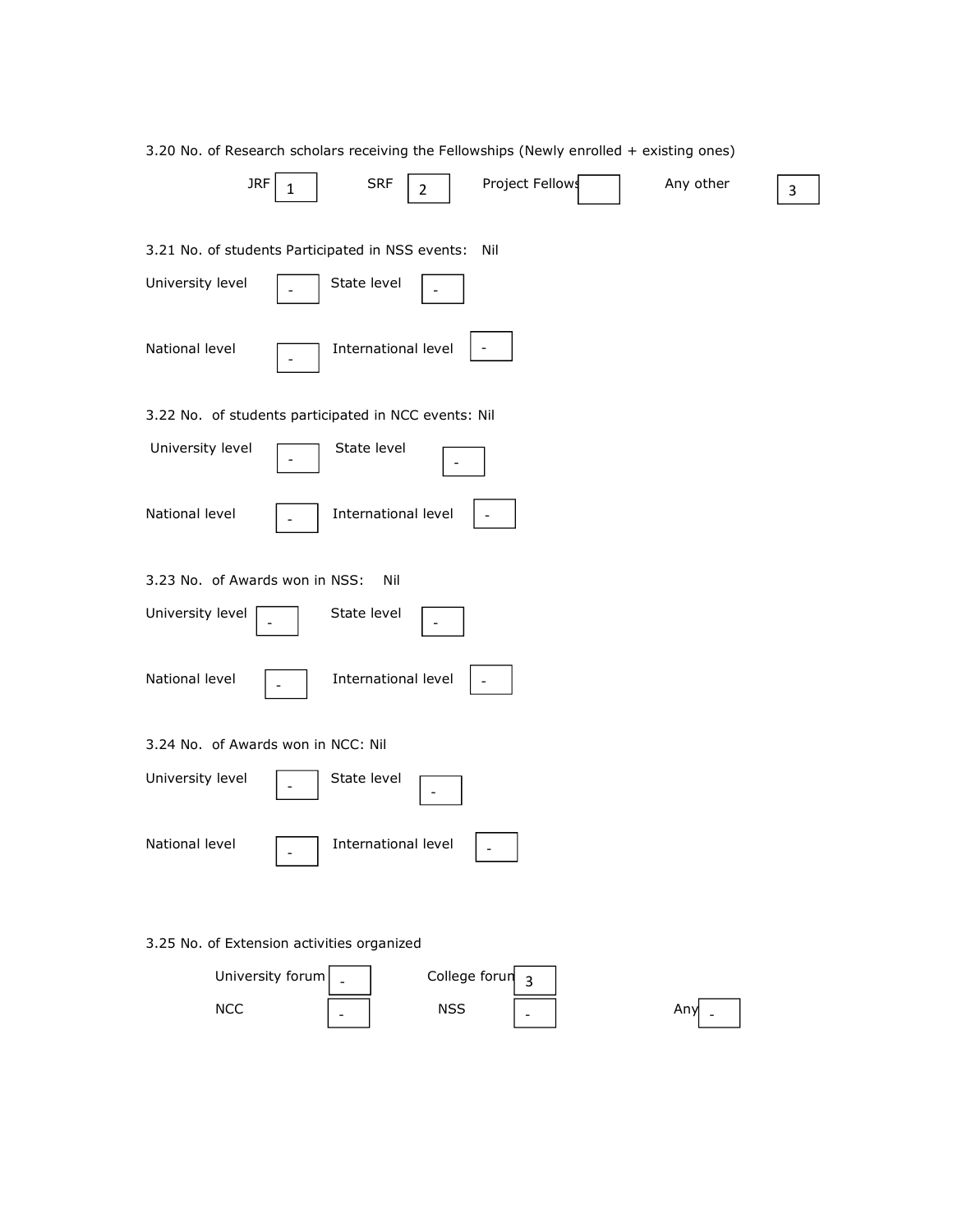3.26 Major Activities during the year in the sphere of extension activities and Institutional Social Responsibility

- Started NIMIS to reach out with a series of talks for the Public on success stories of people who have overcome disabilities and have become role-models for others in society. These series will also have talks by pioneers and innovators who have gone beyond their call of duty to serve those with disabilities. Aim is to make the public aware regarding disabilities, impart people the knowledge to support or assist persons with disability (PwD) and to help the public to get rid of the stigma they might have about disability.
- Organized Flash Mob as a part of spreading awareness about disability among public.

## Criterion – IV Infrastructure and Learning Resources

4.1 Details of increase in infrastructure facilities:

| <b>Facilities</b>                                                                    | Existing      | Newly<br>created | Source of<br>Fund        | Total          |
|--------------------------------------------------------------------------------------|---------------|------------------|--------------------------|----------------|
| Campus area                                                                          | 9.75<br>acres | NA.              | Grant in aid             | 9.75 acres     |
| Class rooms                                                                          |               | 17               |                          | 17             |
| Laboratories                                                                         | 3             |                  |                          | 3              |
| Seminar Halls                                                                        | 1             | 3                |                          | $\overline{4}$ |
| No. of important equipments purchased ( $\geq$<br>1-0 lakh) during the current year. |               | 20               | NISH fund,<br>CATI fund, |                |
|                                                                                      |               |                  | UGC fund                 |                |
| Value of the equipment purchased during<br>the year (Rs. in Lakhs)                   |               |                  |                          | Rs 38.4 Lakhs  |
| <b>Others</b>                                                                        |               |                  |                          |                |

### 4.2 Computerization of administration and library

Integrated Administration and Accounts software installation is under process.

NISH Library operations and management are computerized with an integrated Library Management software called 'Book magic.' Acquisition of Library resources, document issue, return, reservation etc have been automated. A user interface called OPAC has been introduced to search Library resources using parameters like author, title, subject etc.

Digital Library: The NISH Library has been in forefront of acquiring and disseminating, nascent information from trusted national and International scholarly bodies to its patrons. 24 international e-journal packages covering almost all facets of audiology, speech, language, communication disorders, autism, education, voice psychology etc are covered. NISH is a member of the UGC- INFLIBNET consortium, subscribing to 6000+ e-journals and 135000+ e -books through its NLIST initiative.

Digital Repository: An institutional repository for collection and dissemination of intellectual outputs of the Academic community has been established. Theses, dissertations, project reports, conference papers etc. produced by the staff and students are made available for consultation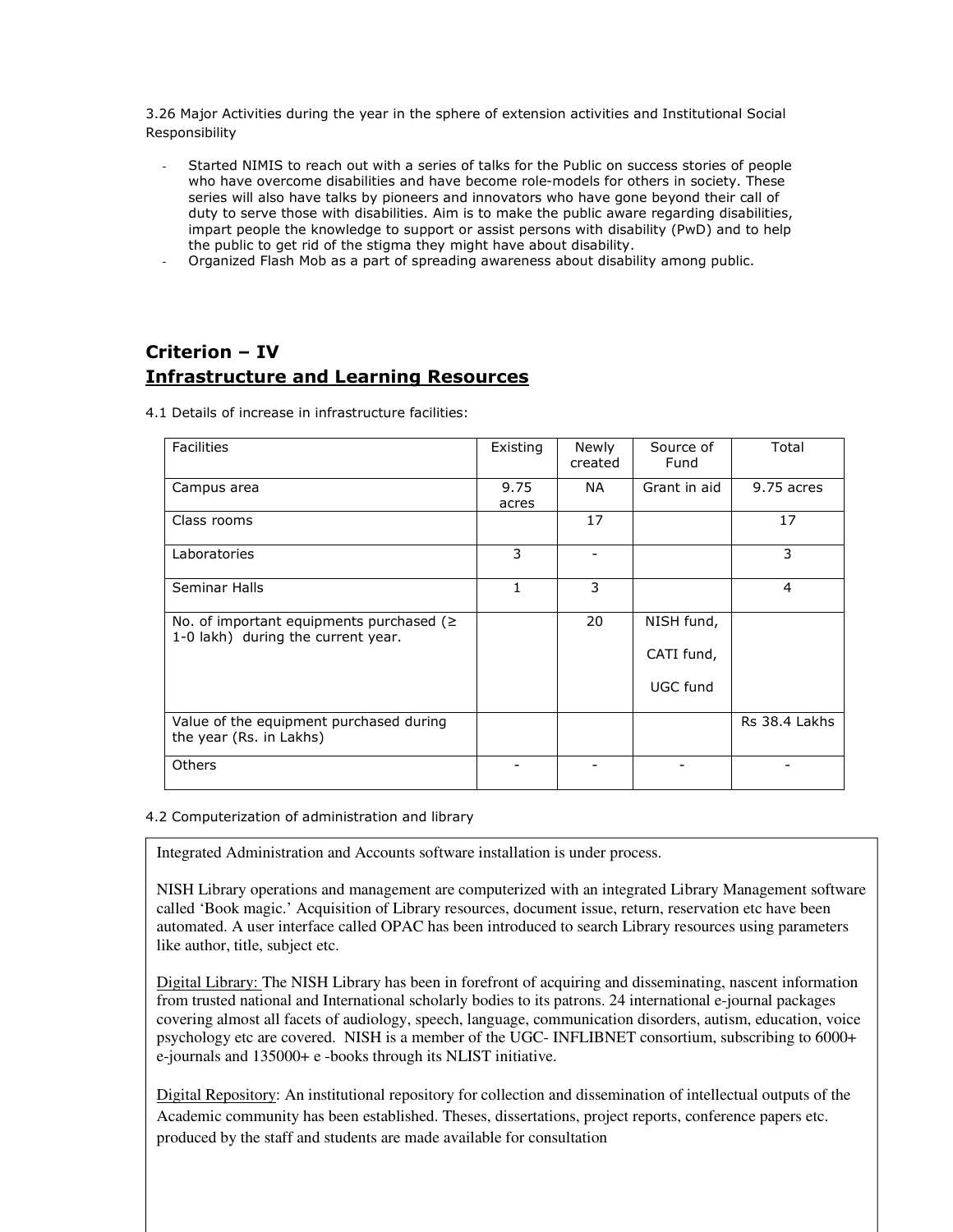|                            |                | Existing              | Newly added              |                          |                          | Total                                                          |
|----------------------------|----------------|-----------------------|--------------------------|--------------------------|--------------------------|----------------------------------------------------------------|
|                            | No.            | Value(Rs<br>$\lambda$ | No.                      | Value                    | No.                      | Value                                                          |
| Text<br><b>Books</b>       | 241            | 870202                | 18                       | <b>Rs</b><br>211712      | 259                      | Rs1081914                                                      |
| Reference<br><b>Books</b>  | 149            | 474335                | 8                        | Rs.<br>67855             | 157                      | Rs542190                                                       |
| e-Books                    | $\overline{7}$ | 76764                 | nil                      | nil                      | $\overline{7}$           | Rs 76764                                                       |
| <b>Journals</b><br>(Print) | $\overline{4}$ | 3320                  | $\mathbf 1$              | Rs 7869                  | 5                        | Rs.9519(subscripti<br>on amount for<br>newly<br>added+renewal) |
| $e-$<br><b>Journals</b>    | 26             | 1604690               | $\mathbf{1}$             | Rs.17264<br>6            | 27                       | Rs. 2175988<br>(yearly<br>subscription<br>payment)             |
| Digital<br>Database        | $\blacksquare$ | $\qquad \qquad -$     | $\overline{\phantom{m}}$ | $\overline{\phantom{a}}$ | $\overline{\phantom{a}}$ | $\overline{\phantom{m}}$                                       |
| <b>CD</b><br>&<br>Video    | 86             | free                  | 20                       | Rs.7697                  | 106                      | Rs7697                                                         |

## 4.3 Library services: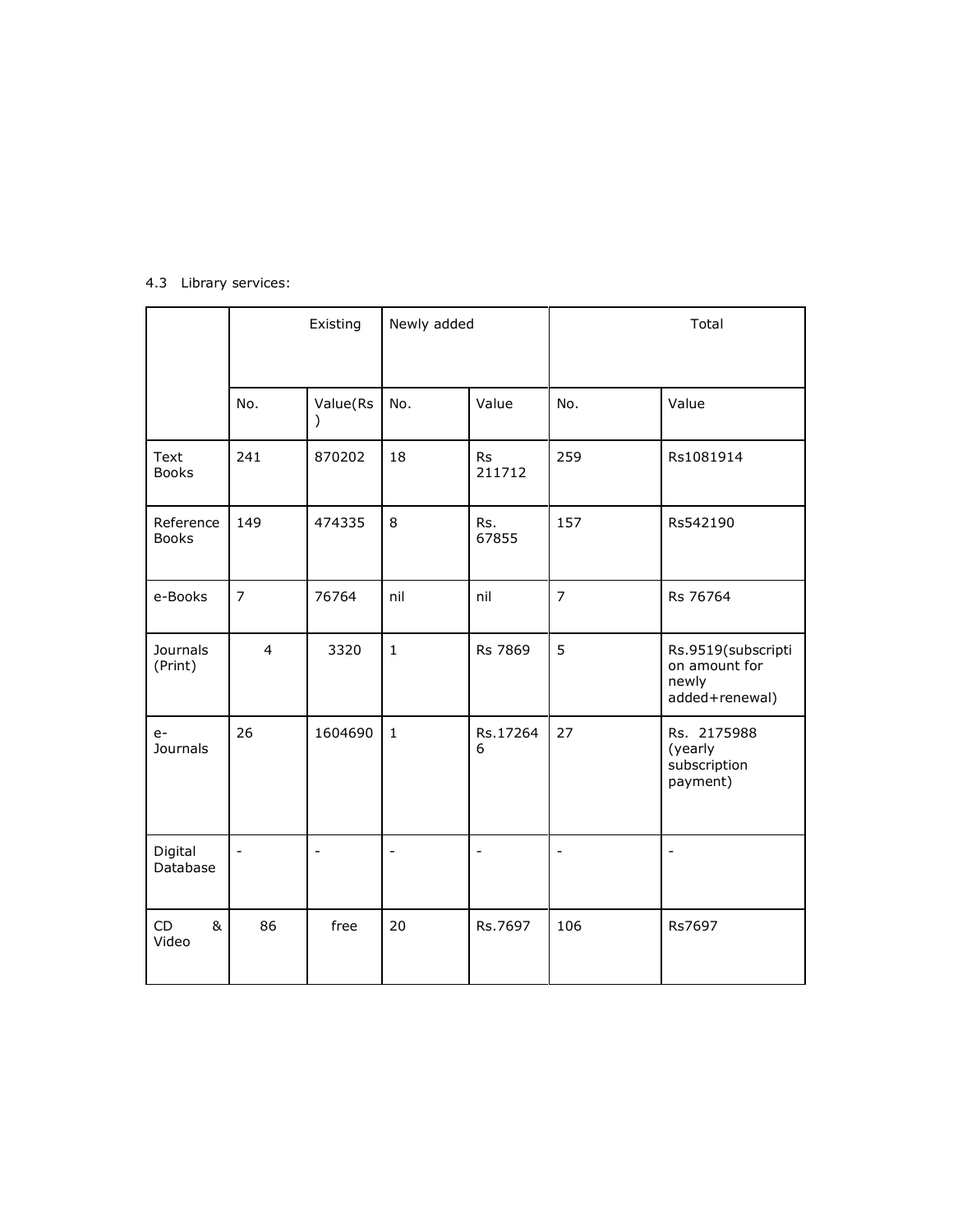| <b>Others</b><br>(specify)<br><b>NLIST</b><br>consortiu<br>m | $6000 + e$<br>journals<br>and<br>135000+<br>e books | 5725 | 178500 e<br>books<br>added in<br>the<br>consortiu<br>m, no<br>change in<br>journals | 5750 | 6000+ejourna<br>Is and<br>3135000+e<br>books | 5750<br>(yearly<br>subscription<br>payment) |
|--------------------------------------------------------------|-----------------------------------------------------|------|-------------------------------------------------------------------------------------|------|----------------------------------------------|---------------------------------------------|
|                                                              |                                                     |      |                                                                                     |      |                                              |                                             |

### 4.4 Technology up gradation (overall)

|          | Total<br>Computers | Computer<br>Labs | Internet                 | <b>Browsing</b><br>Centres | Computer<br>Centres      | Office         | Depart-<br>ments | Others |
|----------|--------------------|------------------|--------------------------|----------------------------|--------------------------|----------------|------------------|--------|
| Existing | 260                | 87               | 260                      | 8                          | $\overline{\phantom{a}}$ | 10             | 140              |        |
| Added    | 54                 | 3                | $\overline{\phantom{a}}$ |                            | $\overline{\phantom{a}}$ | $\overline{4}$ | 54               |        |
| Total    | 314                | 90               | 260                      | 8                          | $\blacksquare$           | 14             | 194              |        |

4.5 Computer, Internet access, training to teachers and students and any other programme for technology upgradation (Networking, e-Governance etc.)

Demo session for basic spreadsheet operations was held for staff in June, 2017.

Demo and training sessions for staff on reference manager (Mendeley) were held in May, 2017.

Workshop on 'Emerging technologies' by IEEE Kerala Section on April 29, 2017 was attended by three staff members and two students.

- 4.6 Amount spent on maintenance in lakhs:
	- i) ICT

Rs 1086761/-

ii) Campus Infrastructure and facilities

iii) Equipments

Rs 63,16,176/-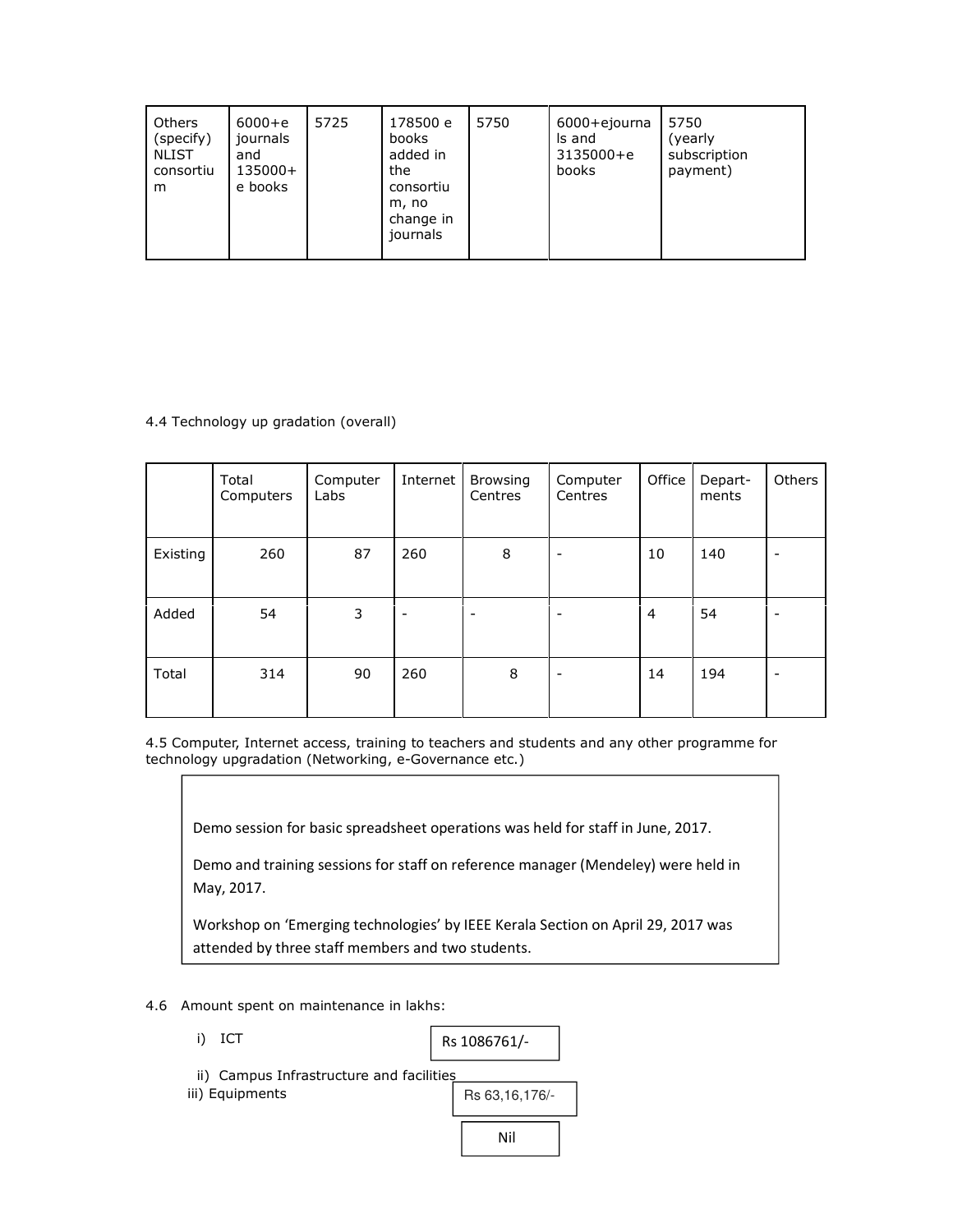iv) Others

| Total: |             |
|--------|-------------|
|        | Rs 74 Lakhs |

## Criterion – V Student Support and Progression

5.1 Contribution of IQAC in enhancing awareness about Student Support Services

IQAC make sure that students are informed about the scholarships provided by the Institute and support is offered to apply for financial assistance by Government.

It entrust the HODs to inform about and implement the following

To extend Support for English Spoken Skills (SEPS) to DISLI and BASLP students.

To teach signs for technical terms to DISLI students

· To compensate missed classes while attending talks or training by conducting classes on Saturdays. Hereafter HoDs to choose programs before permitting the students.

To arrange Self-defense training to all.

To provide access facility for online books from home

To merge cultural club and film club

Considering the importance of eliminating Soft skill gaps, it was decided to arrange Soft Skill Sessions (SSS) frequently.

· To video record the seminars of deaf UG students for future reference

5.2 Efforts made by the your dept for tracking the progression

- Facilitated Students to organise workshops, exhibitions, visits and supported students peer tutoring, internal assessments, exams. Arranged mentoring. Encouraged students to participate in National seminars organized by Kalasilangam University, seminars organized by IEEE & other professionals. Arranged 3-6 months internship programme for final year BCom & BSc students at Thomson Reuters.
- Online monitoring of attendance and Internal Assessments.
- Feedback from students

5.2 (a) Total Number of students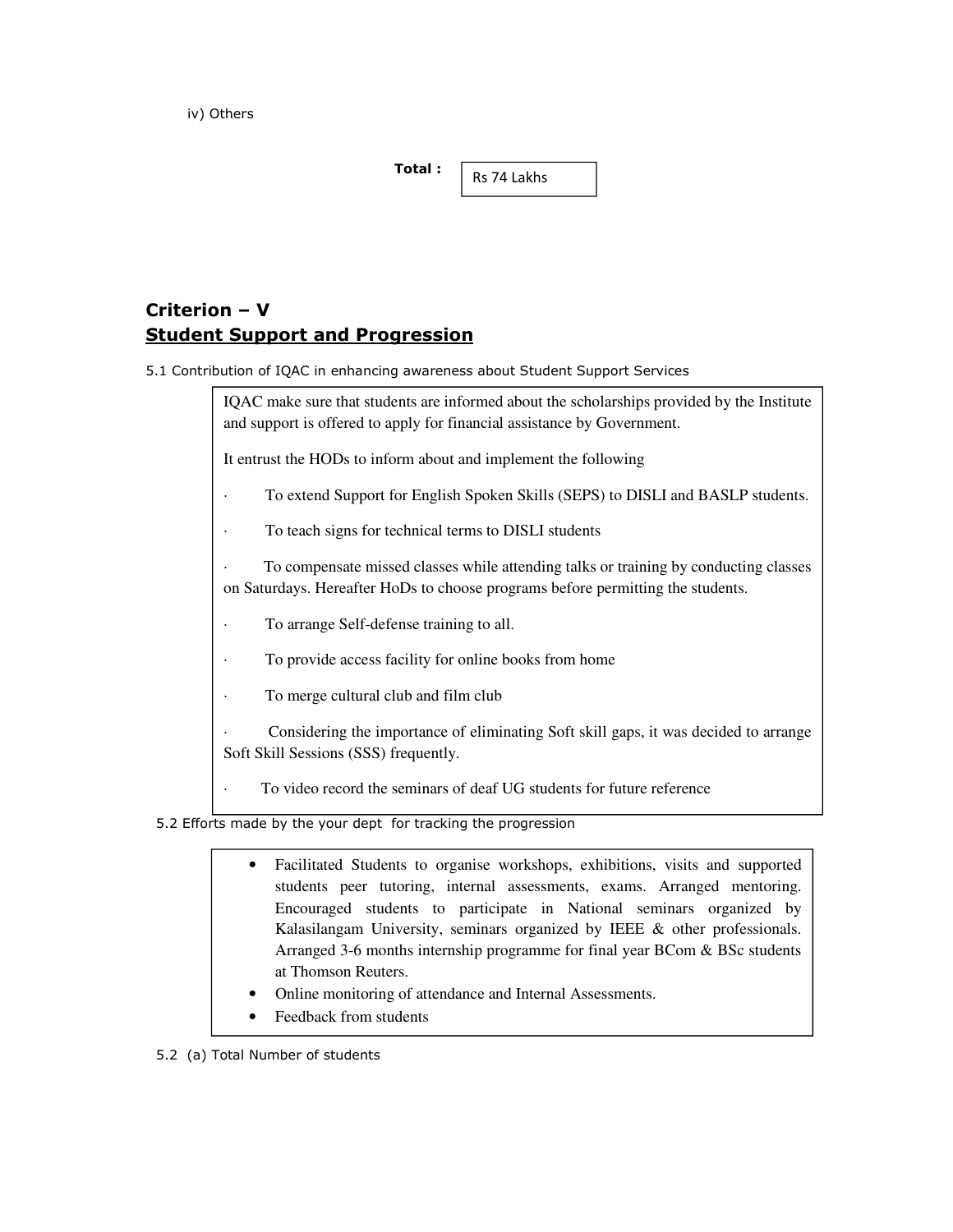| UG             | PG           | Ph. D. | Others              |
|----------------|--------------|--------|---------------------|
| 217            | 19           |        | 19                  |
| BASLP-109,DHI- | <b>MASLP</b> |        | DECSE 7             |
| 108            |              |        | DISLI <sub>12</sub> |

(b) No. of students outside the state

(c) No. of international students



2 1

| Last Year( $2015 - 16$ ) |           |           |            |            |                         | This Year $(2016 - 17)$ |         |           |    |     |                         |       |
|--------------------------|-----------|-----------|------------|------------|-------------------------|-------------------------|---------|-----------|----|-----|-------------------------|-------|
| General                  | <b>SC</b> | <b>ST</b> | <b>OBC</b> | <b>OEC</b> | Physically<br>Challenge | Total                   | General | <b>SC</b> | ST | OBC | Physically<br>Challenge | Total |
| 35                       |           |           | 37         | 3          | 39                      | 83                      | 20      | 4         | 0  | 23  |                         | 48    |

Demand ratio - MASLP – 3.8:1; BASLP – 34:1; DECSE – 3:1; DISLI – 1.53:1; DHI-NA

Dropout % MASLP – 0%; BASLP – 3.5%; DECSE – 12.5%; DISLI – 7.7%; DHI – 0%

5.4 Details of student support mechanism for coaching for competitive examinations (If any)

BSc(Cs)(HI) - LREP(Logical Reasoning Enhancement Programme)

47

BSc(CS)(HI), BFA(HI), BCom(HI)- & Soft Skills Training by Allianz Cornhill, Technopark

No. of students beneficiaries

5.5 No. of students qualified in these examinations



5.6 Details of student counselling and career guidance

- Soft skills training by Allianz Cornhill, Technopark
- Student counselling and leadership training by Brahmananda Mahanayakam.
- Job Profiling by EnAble India, Bangaloore
- Career Awareness Workshop by EnAble India, Bangaloore

No. of students benefitted 174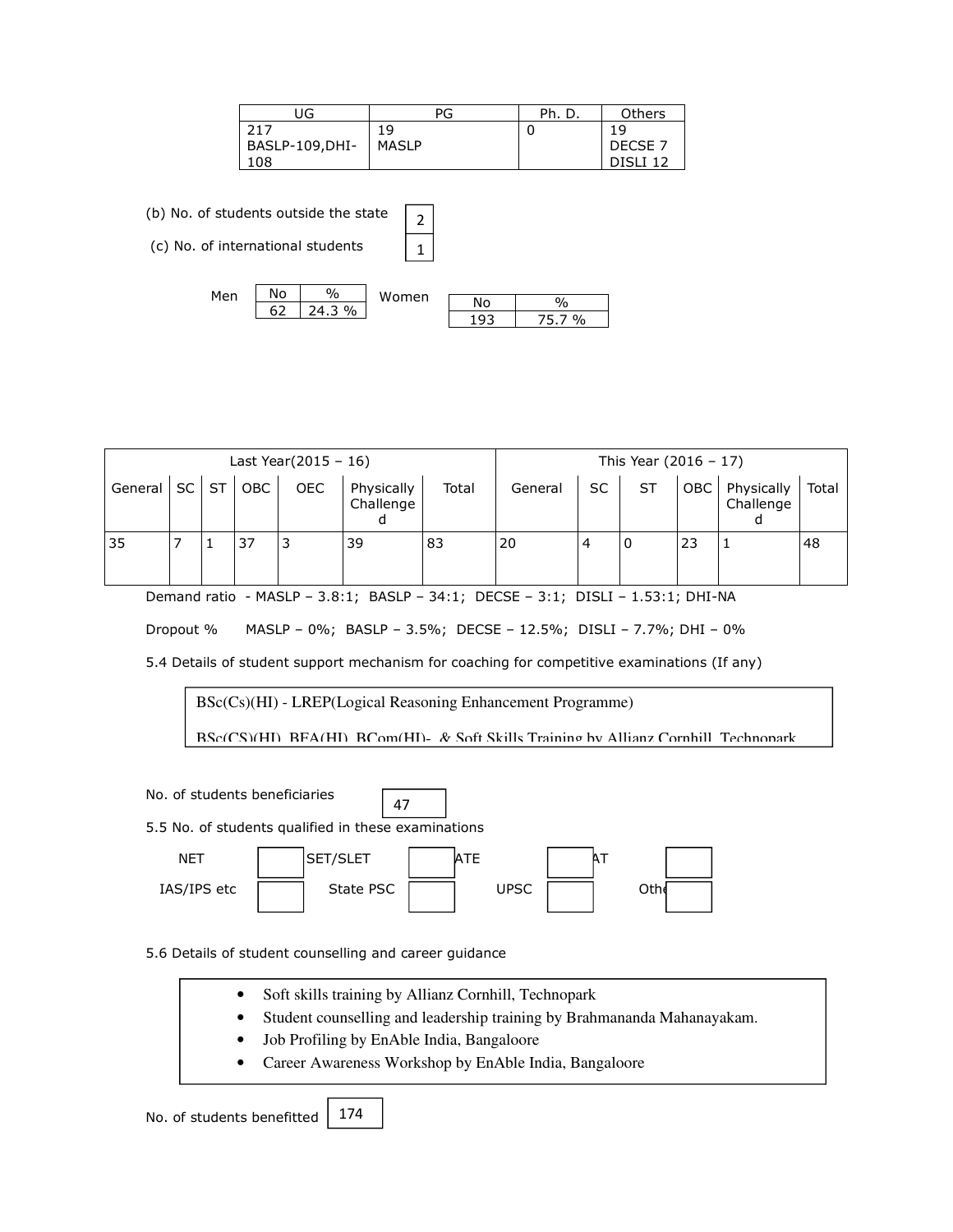5.7 Details of campus placement

|                                       | On campus (2015 -16)                         | <b>Off Campus</b>                   |                           |
|---------------------------------------|----------------------------------------------|-------------------------------------|---------------------------|
| Number of<br>Organizations<br>Visited | Number of<br><b>Students</b><br>Participated | Number of<br><b>Students Placed</b> | Number of Students Placed |
|                                       | 41                                           | 18                                  | 13                        |

5.8 Details of gender sensitization programmes

| Women talk by Smt. B Sandhya IPS |  |  |
|----------------------------------|--|--|
|                                  |  |  |

- Conducted sessions on gender sensitization for HEFP students by senior Psychologist
- Held interactive session and discussions on safety and care for women at work place

### 5.9 Students Activities

5.9.1 No. of students participated in Sports, Games and other events

| State/ University level<br>14                                                    | National lev  | International le  |
|----------------------------------------------------------------------------------|---------------|-------------------|
| No. of students participated in cultural events                                  |               |                   |
| State/ University level                                                          | National lev  | International le  |
| 5.9.2<br>No. of medals /awards won by students in Sports, Games and other events |               |                   |
| Sports: State/ University level<br>$\overline{4}$                                | National leve | International lev |
| Cultural: State/ University level                                                | National leve | International lev |

## 5.10 Scholarships and Financial Support

|                                                                         | Number of<br>students | Amount    |
|-------------------------------------------------------------------------|-----------------------|-----------|
| Financial support from institution                                      | 27                    | 1,32,500  |
| Financial support from government                                       | 16                    | 10,53,486 |
| Financial support from other sources                                    | 0                     |           |
| Number of students who received<br>International/ National recognitions |                       |           |

### 5.11 Student organised / initiatives

| Workshops<br>level | : State/ University                 | <b>Ves</b>               | Nationl        |                          | Internat            |  |
|--------------------|-------------------------------------|--------------------------|----------------|--------------------------|---------------------|--|
|                    | Exhibition: State/ University level | $\overline{\phantom{a}}$ | National level | $\overline{\phantom{0}}$ | International lever |  |

5.12 No. of social initiatives undertaken by the students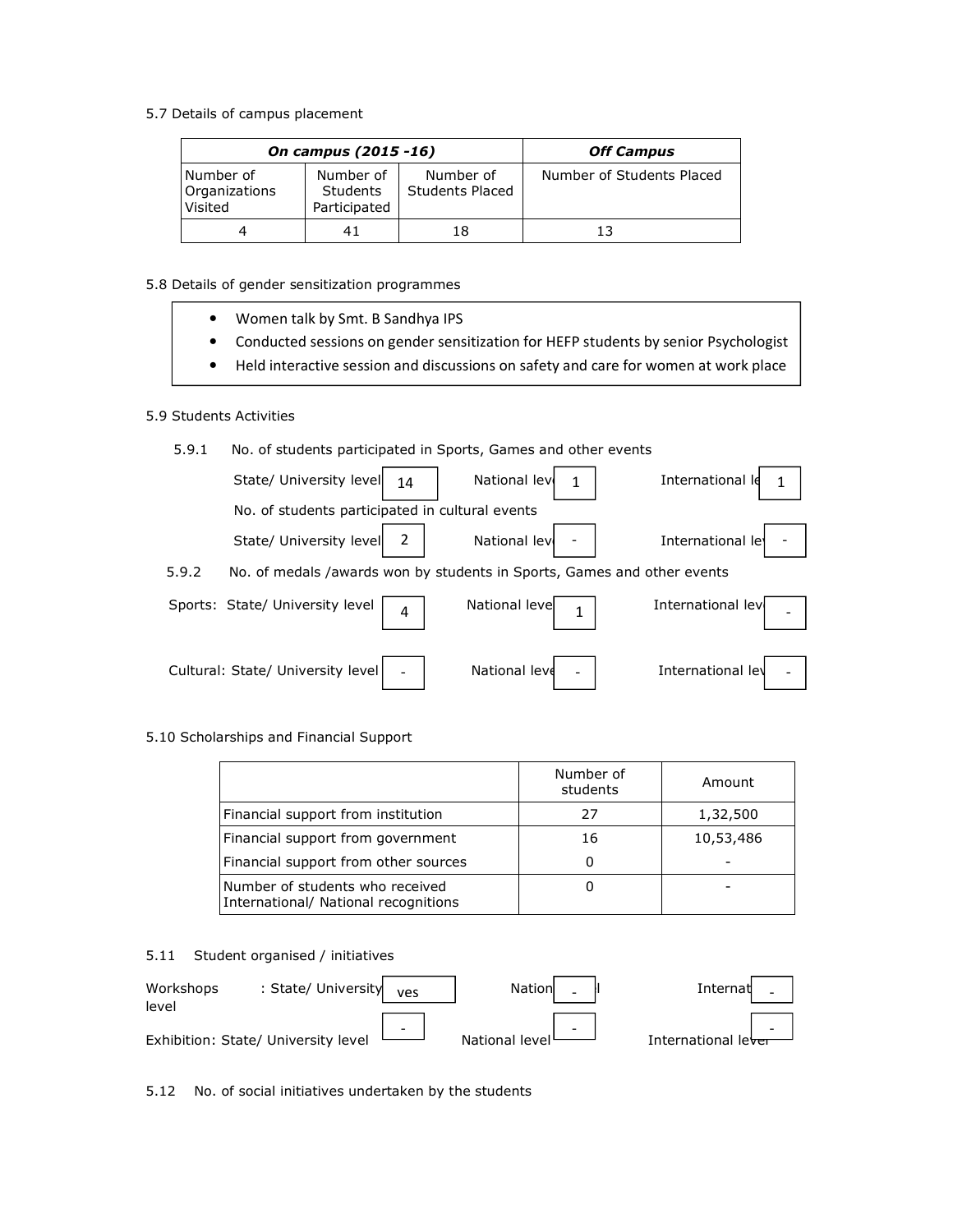- International day for elimination of violence against women was observed on Nov 25, 2016 with a talk on the same by Mr. Rajashekharan, Deputy Director of Police.
- Ms. Sathikumari. P, State level Resource member, Kerala State AIDSbcontrol Society delivered a talk on AIDS on AIDS day, DEC 1 to create awareness.
- The College Union along with Castalia organised a visit to an Old age home at Kripanilayam on Dec. 23 to spread a little cheer as part of this year's Christmas celebrations.
- As part of Women's day celebration on March 8, 2017, the College Union conducted a couple of programs on 8th & 9th March, 2017. The Executive Director, Dr Samuel N. mathew delivered a talk followed by a video show on Woman Empowerment. A panel discussion on ''Questionable scenario of womenhood in the society'' was also held. Ms Parvathy, cine artist and activist also delivered a talk.
- 5.13 Major grievances of students (if any) redressed: Nil

## Criterion – VI

## Governance, Leadership and Management

6.1 State the Vision and Mission of the institution

Vision: An institution of excellence, in education, research and service, with an inclusive environment for people of all abilities to achieve their full potential.

### Mission:

- Provide the best inclusive and integrated educational environment for PwD (and people of all abilities) to access higher education, to enable them to have successful and fulfilled lives.
- Create and prepare a pool of world class professionals in select liberal arts, science and technology, and in disability studies and services, researchers, practitioners, educators, rehabilitators.
- Carry out cutting edge research in disabilities: in prevention, screening and detection, early intervention, assistive technologies, education, rehabilitation and integration into the society.
- Provide prevention, screening, detection, extension and outreach programmes and key intervention models in disability services on and off campus.
- Provide leadership in formulating policies for PwD.
- Inspire and be a catalyst for other institutions in the field of higher education, especially in disability studies, rehabilitation sciences, and disability services; set and ensure compliance to standards of excellence in education in such institutions seeking affiliation for programmes in disability studies and rehabilitation sciences.

6.2 Does the Institution has a management Information System

- Yes, Academic and clinical software application implementation is under process by Centre for Development of Advanced Computing (CDAC)
- Administration and account software and E-office implementation will be done soon. •

6.3 Quality improvement strategies adopted by the institution for each of the following:

6.3.1 Curriculum Development

• The staff of DHI are in the process of developing outcome based curriculum for all the programs-BSc CS (HI), B. Com. (HI) & BFA (HI).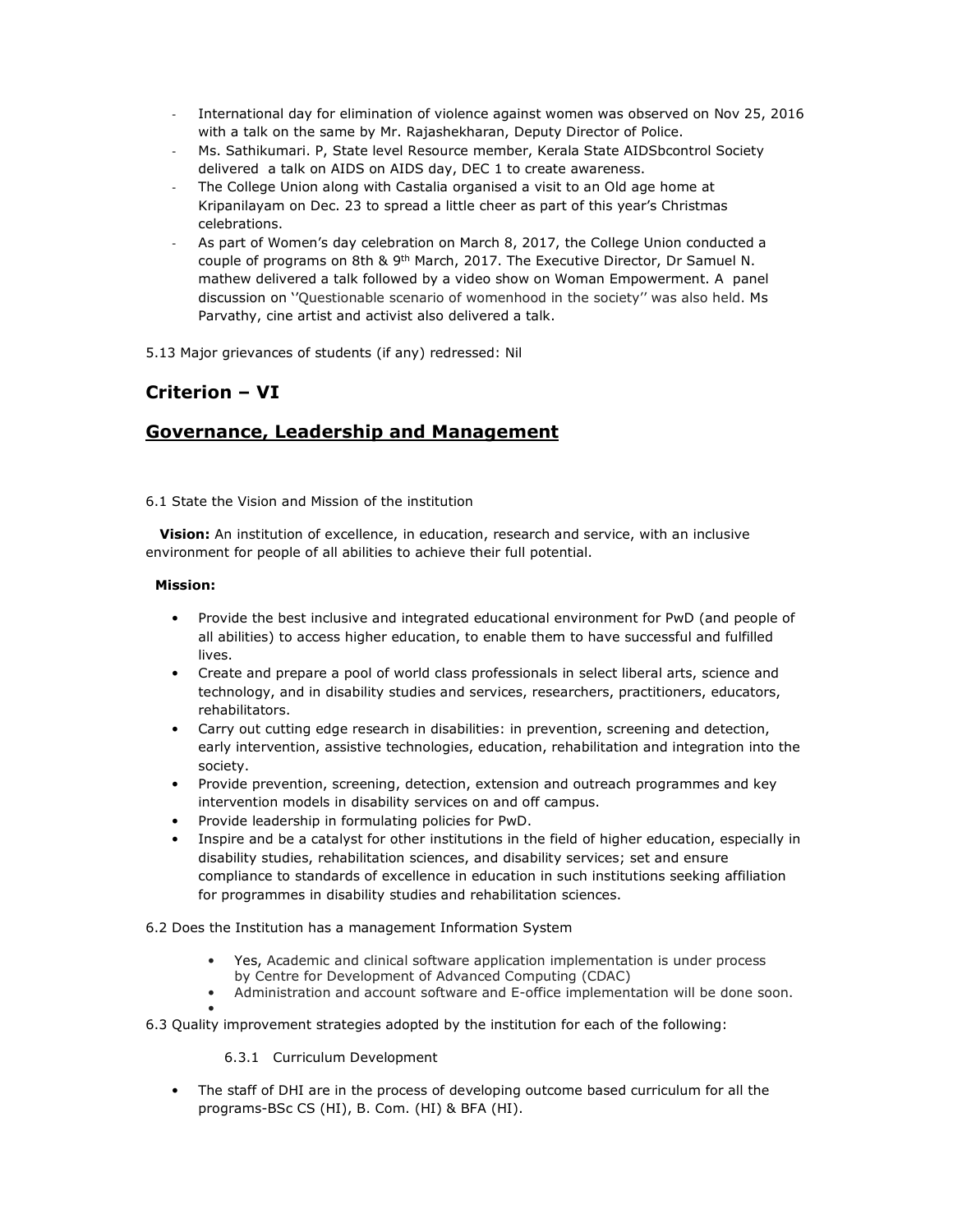- The entire curriculum of BASLP and MASLP was changed to Choice Based Credit System (CBCS), by adopting an internationally acknowledged system to allow the flexibility in education system, so that students depending upon their interests and aims can choose interdisciplinary, intra-disciplinary and skill-based courses.
- Minimum marks were included both in clinical practicum and theory papers.
	- 6.3.2 Teaching and Learning
		- The faculty undergo faculty development programs, participate in seminars and workshops and training programs.
		- They also undertake MOOCs. Students are also encouraged to do the same.
		- The teaching and learning process can be evaluated through " skill matrix'
	- 6.3.3 Examination and Evaluation
		- An Examinations Management & Control (EMC) Team has been constituted which is responsible for all examinations and evaluations including University Examinations, Entrance Examinations etc.
		- Internal examinations will be done by the departments but some way of accountability will come from the EMC. This group consists of a General Superintendent, a Vice-Superintendent and 3 members of the faculty to assist them.
		- Cameras have been installed in exam halls.
		- Double evaluation for all internal assessments and odd semester examination answer sheets.
			- 6.3.4 Research and Development
- Training to search using google scholar was implemented as a first step to promote reading research articles.
- In order to ease hurdles in technical writing for students and teachers, the Library will make available APA style central, an online platform of American Psychological Association (APA).
- Proposed to set up electrophysiology lab and Vestibular assessment lab in Dept. of ASLP.
- A research club was formed to foster the research skills among staff.
- Support will be given for doing minor and major projects.
- Several international national seminars are conducted to develop the research skills among staff and students.

### 6.3.5 Library, ICT and physical infrastructure / instrumentation

Digital Library: The NISH Library has been acquiring and disseminating, nascent information from trusted national and International scholarly bodies to its patrons. International e-journal packages covering almost all facets of audiology, speech, language, communication disorders, autism, education, voice psychology etc. are covered. NISH is a member of the UGC- INFLIBNET consortium, subscribing to 6000+ e-journals and 135000+ e -books through its NLIST initiative. A repository of projects, theses, dissertations, question bank etc. is also a part of the digital library.

Online Academic writing platform: The Library has successfully implemented APA Style CENTRAL which is the authoritative and complete online platform for teaching, writing, and publishing in APA Style. It is designed to help users develop their writing and professional research skills, APA Style CENTRAL combines sophisticated learning and teaching tools, advanced writing and content management technology, and full integration of APA's Publication Manual of the American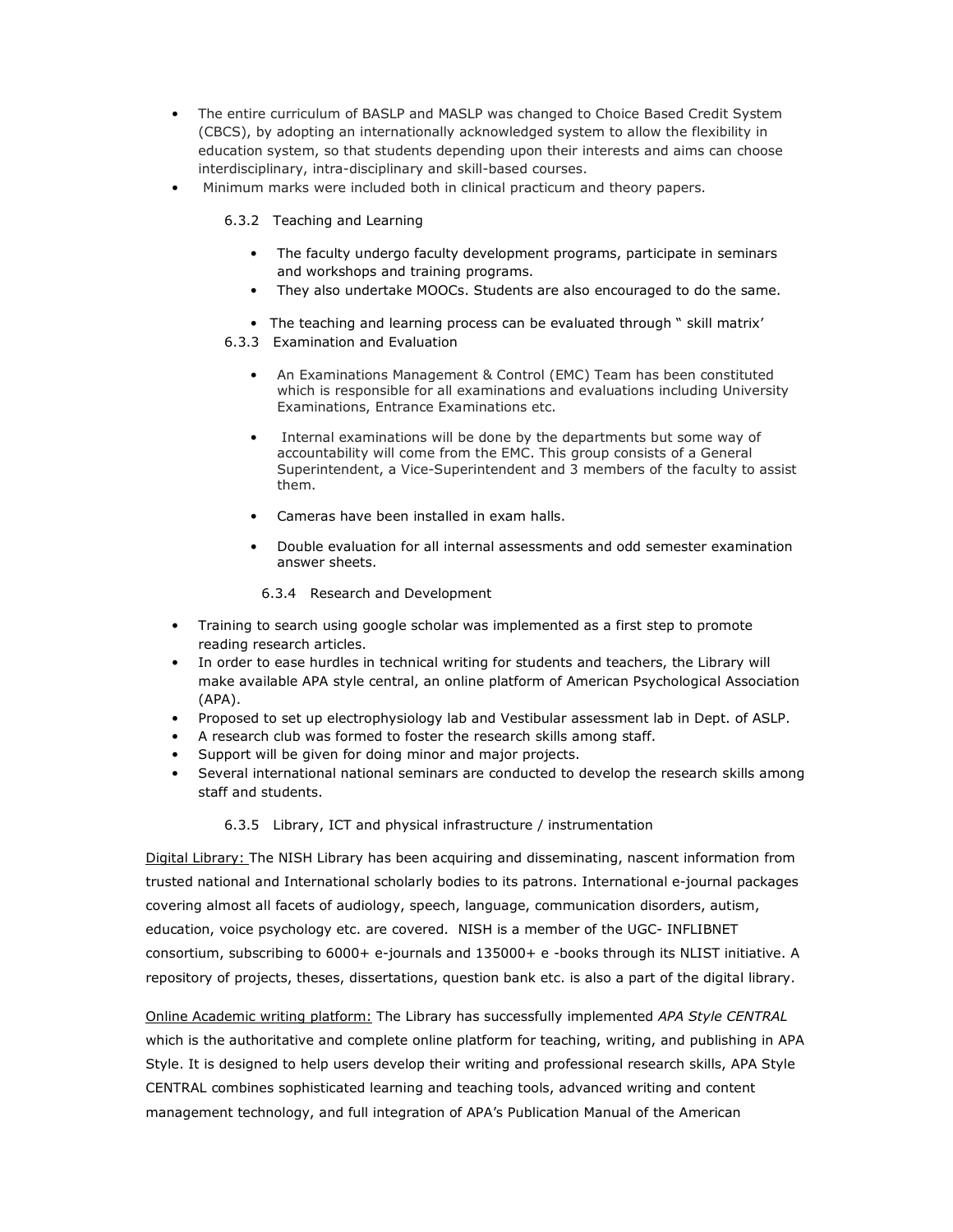Psychological Association to create an unparalleled web-based suite of integrated services and tools. Library took initiative in bringing free trial access to the academic community and sought their feedback before procuring it.

General Book Collection: To encourage general reading habit among patrons, and to enhance its collection, the Library initiated procuring such books and to start a separate section for general books. The collection include subject areas like motivational, self-helping, entrepreneurship development, personality development, career guidance, fiction etc..

Growing more spacious: The library has moved into a much larger physical facility with separate reading, reference and book processing areas. Reference area is positioned in a calm and pleasant place without hindrance of external distractions.

Loan privilege: Borrowing privilege of degree students has enhanced to two books at a time. By this they could have one general book besides a textbook at a time.

Journals: More online and print journals were subscribed to. Library resources are augmented every year with newer editions and titles. A general communication seeking new suggestions and feedback on existing subscription was circulated among stakeholders. Procurement was based on these suggestions, feedback and approvals from authorities competent.

Textbooks: More number of textbooks and additional copies of most sought-after books were added to the existing collection. Library resources are augmented every year with newer editions and titles. The procurement was based on requests from staff and students in prescribed format recommended by their HoDs/Staff Advisor concerned.

#### 6.3.6 Human Resource Management

- Better accessibility to HR information by maintaining a dedicated HR cell with centralised and shared responsibility among administration staff.
- Employee engagement programs such as formation of an Excellence and Ethics Group (EEG) for conducting regular motivational events and programs. Inclusiveness is the highlight.
- Promotes opportunities for research and higher studies for the staff who were interested in their field of expertise.
- Successfully Completed the up gradation process of ISO 9001:2015
- Accredited with NAAC certification.
- Trainings conducted on disability inclusive Disaster management, Fire mock drill etc.
- NIM-TIE program was developed and implemented for sensitizing special educators to disability.

6.3.7 Faculty and Staff recruitment

• Preparation of job descriptions in consultation with head of the department and management authorities which exactly meets the requirement of new staff in.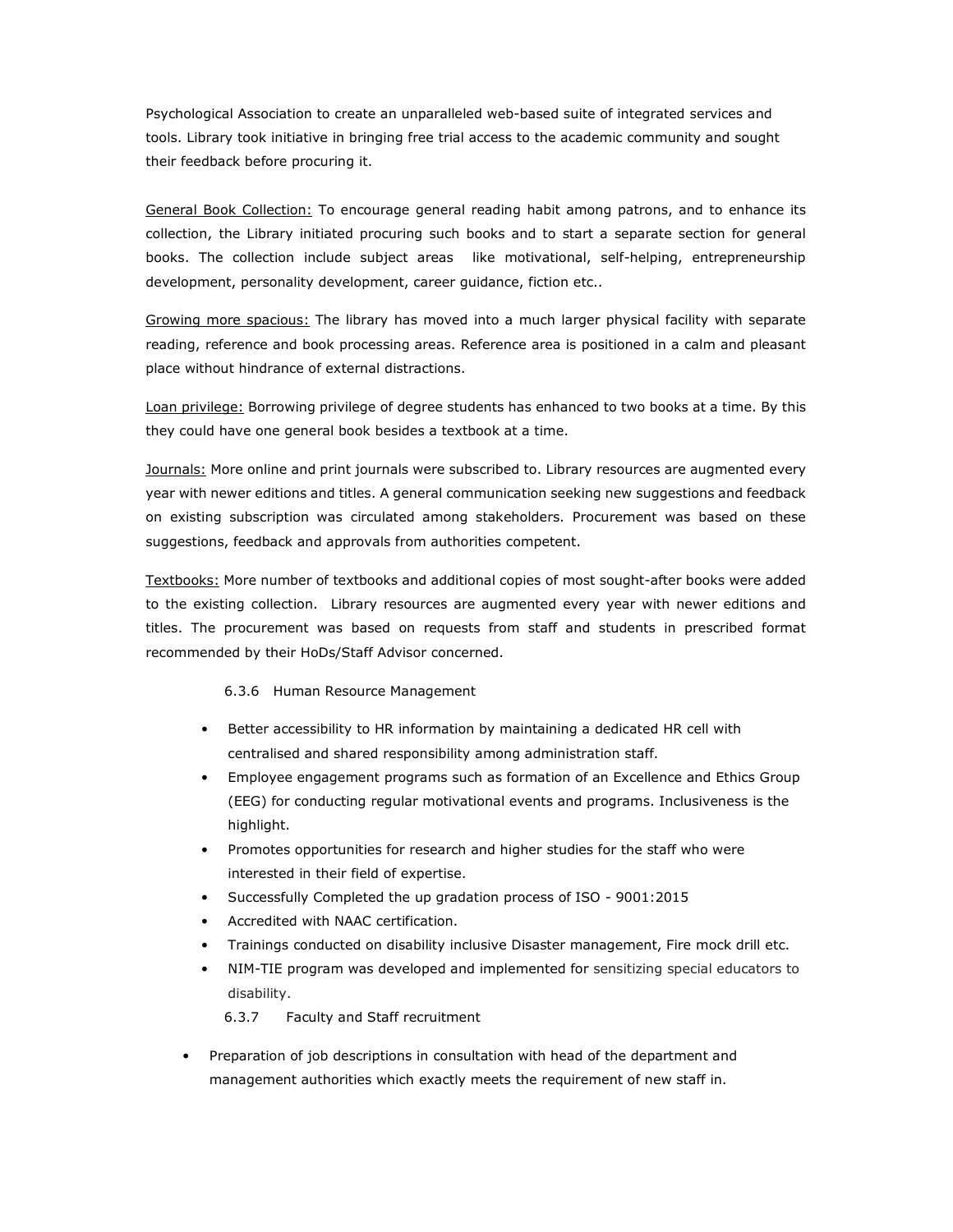- Transparent and time bound vacancy notifications in the most popular print media as well as institutional website.
- A Transparent recruitment system is followed. Written Test and direct interview to select the most eligible candidate by following pre-set evaluation criteria.
- Involvement of external subject experts in the interview board as and when required.
- Practice of hiring of consultants on part time basis to ensure quality output in certain subjects and administrative/technical areas.
- Promotes regular staff orientation programs and seminars to inculcate specialised skills in teaching/clinical practices.
- Promotes a technology friendly environment to both staff/ students and visitors.
- Staff recruited for DHI has to mandatorily attend NIM-TIE a special educators' training to sensitize them to disability and develop requisite knowledge, skills and attributes to deliver lessons effectively to students with disability.
- Induction training for all newly joined staff.

### 6.3.8 Industry Interaction / Collaboration

- Visits are being made to the companies to collect feedback
- Sensitization to the employers and staff are given.
- Hand holding is offered to the NISH graduates during the initial period.
- Faculty members are send to the companies for interpreting the instructions during internship or during the initial days of employment.
- Planning for a CEO meet.

### 6.3.9 Admission of Students

- Entrance exam for MASLP
- Class observation and sensitization on the interview day for DECSE candidates.
- Two stage Pilot study conducted for DACE
- 6.4 Welfare schemes for:

### Teaching staff

- Conveyance facility is provided
- Canteen facility is available
- ESI and EPF coverage in place
- Adherence to Maternity Benefits and paid Maternity leave enhanced to 180 days.
- Arrangement of Regular training and seminars on skill development
- Rest room
- Sanitary napkin vending machine and burning machines
- Flexible working hours for feeding mothers
- Interpreting and RTTS services for both deaf and hard of hearing faculty.
- Organized First Responder Course
- Setting up of crèche is under process.

### Non-Teaching Staff

- Conveyance facility is provided
- Canteen facility is available
- ESI and EPF coverage in place
- Adherence to Maternity Benefits and paid Maternity leave enhanced to 180 days.
- Rest room
- Sanitary napkin vending machine and burning machines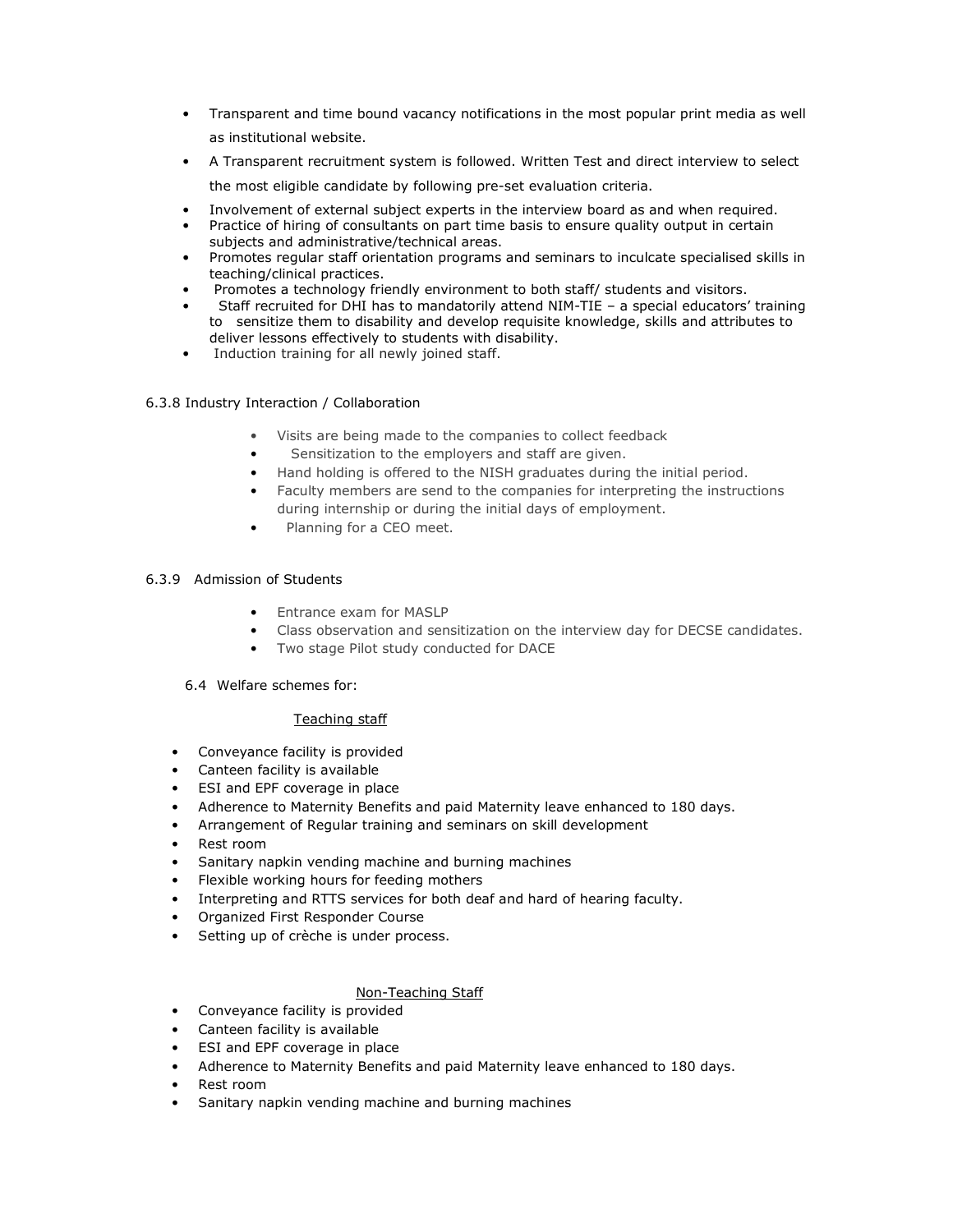- Flexi working hours for working mothers
- Interpreting and RTTS services for both deaf and hard of hearing faculty.
- Organized First Responder Course
- Setting up of crèche is under process.

#### Students

- Rest room
- Sanitary napkin vending machine and burning machines
- Regular training and awareness programs on medical and skill development
- Student Insurance schemes
- Disaster management training
- Organized First Responder Course

| 6.5 Total corpus fund generated                  | 11 crores |          |     |     |
|--------------------------------------------------|-----------|----------|-----|-----|
| 6.6 Whether annual financial audit has been done |           | $\times$ | Yes | No. |

6.7 Whether Academic and Administrative Audit (AAA) has been done?

| Audit Type     | External |                                               | Internal   |                            |
|----------------|----------|-----------------------------------------------|------------|----------------------------|
|                | Yes/No   | Agency                                        | Yes/No     | Authority                  |
| Academic       | YES.     | <b>NAAC</b><br><b>ISO</b><br>(Bureau Veritas) | <b>YES</b> | ISO Internal<br>Audit team |
| Administrative | YES      | <b>NAAC</b><br><b>ISO</b><br>(Bureau Veritas) | <b>YES</b> | ISO Internal<br>Audit team |

6.8 Does the University/ Autonomous College declares results within 30 days?

| For UG Programmes | Yes |  |
|-------------------|-----|--|
| For PG Programmes | Yes |  |

The first and second semester and the odd semester examination of Degree (HI) (conducted by institute) results are declared within 30 days.

6.9 What efforts are made by the University/ Autonomous College for Examination Reforms?

- An Examinations Management & Control (EMC) Team has been constituted which is responsible for all examinations and evaluations including University Examinations, Entrance Examinations etc.
- Internal examinations will be done by the departments but some way of accountability will come from the EMC. This group consists of a General Superintendent, a Vice-Superintendent and 3 members of the faculty to assist them.
- Cameras have been installed in exam halls.
- Double evaluation for all internal assessments and odd semester examination answer sheets.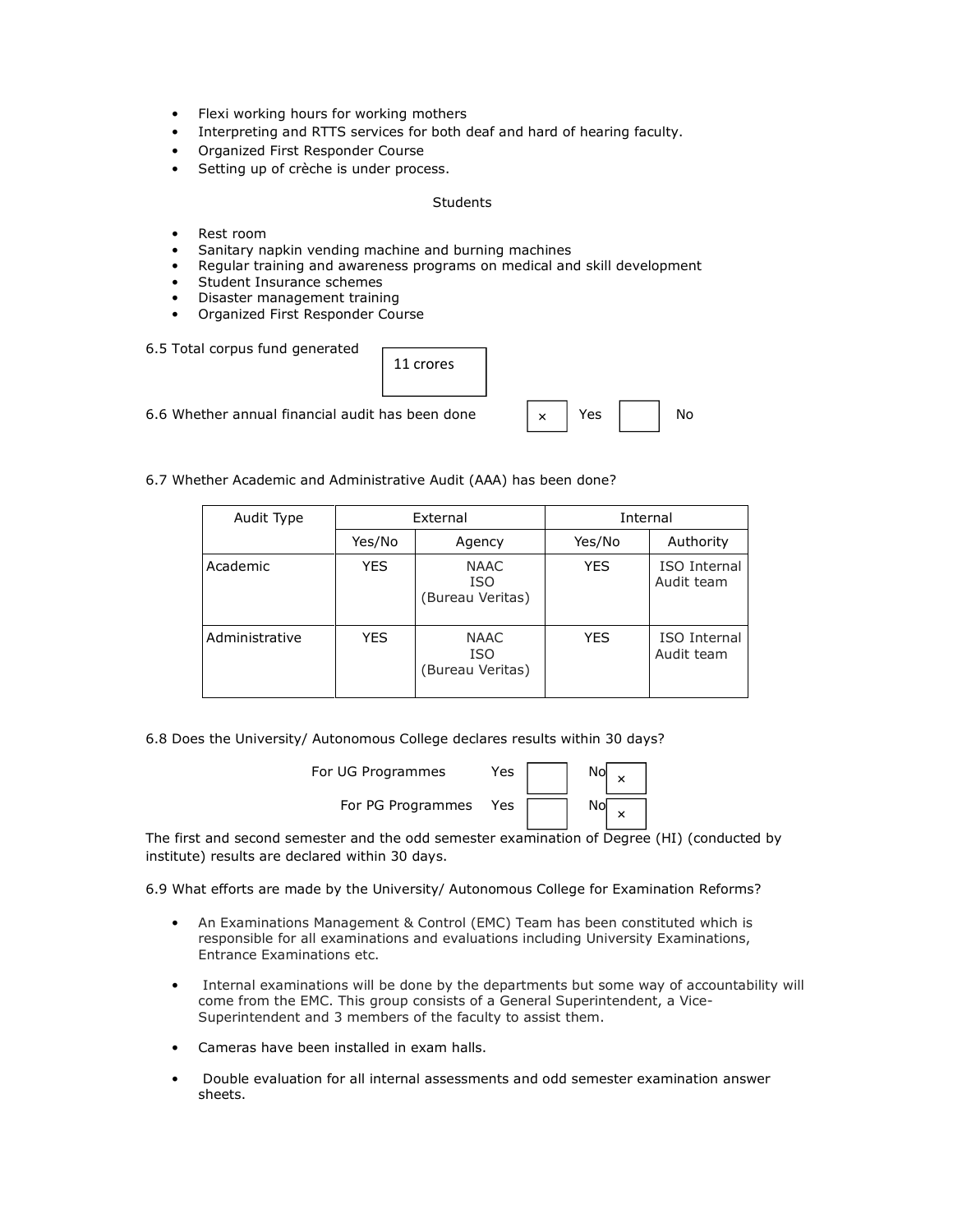6.10 What efforts are made by the University to promote autonomy in the affiliated/constituent colleges?

Not applicable

6.11 Activities and support from the Alumni Association

 A WhatsApp group of alumni was created. Frequent sharing of relevant information is being carried out through it. Alumni meet is conducted annually. It is an integrated group of both hearing and deaf alumni.

6.12 Activities and support from the Parent – Teacher Association.

 Parents meetings are conducted at the beginning of each semester. Feedback is collected from them informally.

6.13 Development programmes for support staff

 Induction programs are conducted at the time of joining to get an awareness about NISH and disability.

6.14 Initiatives taken by the institution to make the campus eco-friendly.

Initiatives are taken to make the campus plastic free. The staff and students are made aware of the pollution hazards. Initial steps have been taken by restricting the use of plastic bottles, cups etc.

Work has been initiated to plant trees and make the campus green and eco-friendly.

## Criterion VII

## Innovations and Best Practices

- 7.1 Innovations introduced during this academic year which have created a positive impact on the functioning of the institution. Give details.
- 1. NIM-inspiring stories was developed to reach out with a series of talks for the Public on success stories of people who have overcome disabilities and have become role-models for others in society. NIM-inspiring stories will have talks by pioneers and innovators who have gone beyond their call of duty to serve those with disabilities. It is conducted every month to create the public aware regarding disabilities and impart people the knowledge to support or assist persons with disability (PwD) and enable the public to get rid of the stigma they might have about disability. Class rooms are made FM.
- 2. ASLP rendezvous: ASLP Rendezvous is a half day program which brings staff and students together. The whole group is divided into teams. Each team will have students as well as staff members. Various competitions and fun activities are conducted to minimize the bridge between staff and students and also for everyone to develop a good relationship which is bound by friendly atmosphere.
- 3. Class room innovations: Popular use of google class rooms by all faculty was one of the most significant innovations in classroom teaching. Google class rooms enabled students and staff to have a more transparent platform to share information, resources and to have comprehensive student evaluations. Many a times there were issues which students face which were not addressed as they were not conveyed to the faculty. To improve communication between faculty and students and to improvise on the mentoring program which was introduced in the previous years, a common whatsapp group was started for students and staff. Also, a google form was shared with students which was monitored by the head of department in which students could anonymously fill their concerns. Another major innovation in teaching was introduction of online sharing of semester plans in Google spreadsheet which could be viewed by student as well as other faculty members.
- 4. Online real time evaluation of journal clubs and clinical conferences: Journal clubs (JC) are platforms for students to present scientific journals and clinical conferences (CC) are for students to present case studies which are worth sharing. From this year, the students JC and CC were evaluated by staff on google document and it was shared with students in real time for transparency.
- 5. Clinician based appointments in OP
- 6. Common whatsApp group for faculty and students to improve staff student relationship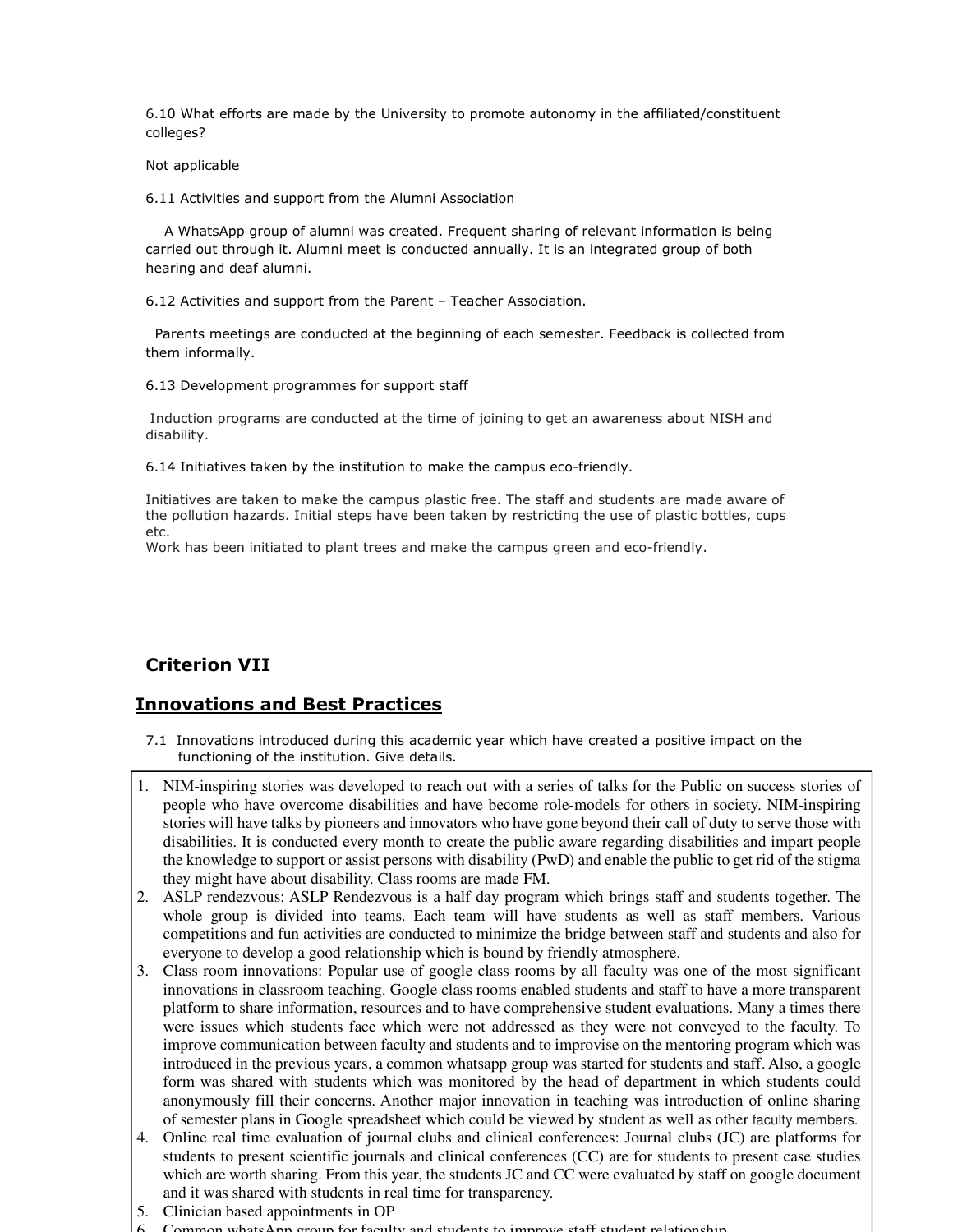7.2 Provide the Action Taken Report (ATR) based on the plan of action decided upon at the beginning of the year

-

7.3 Give two Best Practices of the institution (please see the format in the NAAC Self-study Manuals)

7.4 Contribution to environmental awareness / protection

-

- 1. Tree walk was conducted on 24.04.16 to campaign for protecting the trees in the city. Walk was conducted from Kowdiar junction to Vellayambalam.
- 2. Talk by Dr. Subhash Chandra Boss was conducted on 07.05.16 & its aim was to create awareness on Green Earth. Planting of Christmas tree saplings was conducted on 08.05.16 at NISH compound from 4.15 pm.
- 3. World environment day celebrations was conducted to create awareness about things that affect the environment on 05.05.16.

7.5 Whether environmental audit was conducted?  $\begin{array}{ccc} |V| & |V| & \text{No} \end{array}$ √

7.6 Any other relevant information the institution wishes to add. (for example SWOT Analysis)

7.7 Plans of Institution for the next year

- 1. To customize and install digital repository software (DSpace)
- 2. To procure at least 100 books of general interest for the HI community